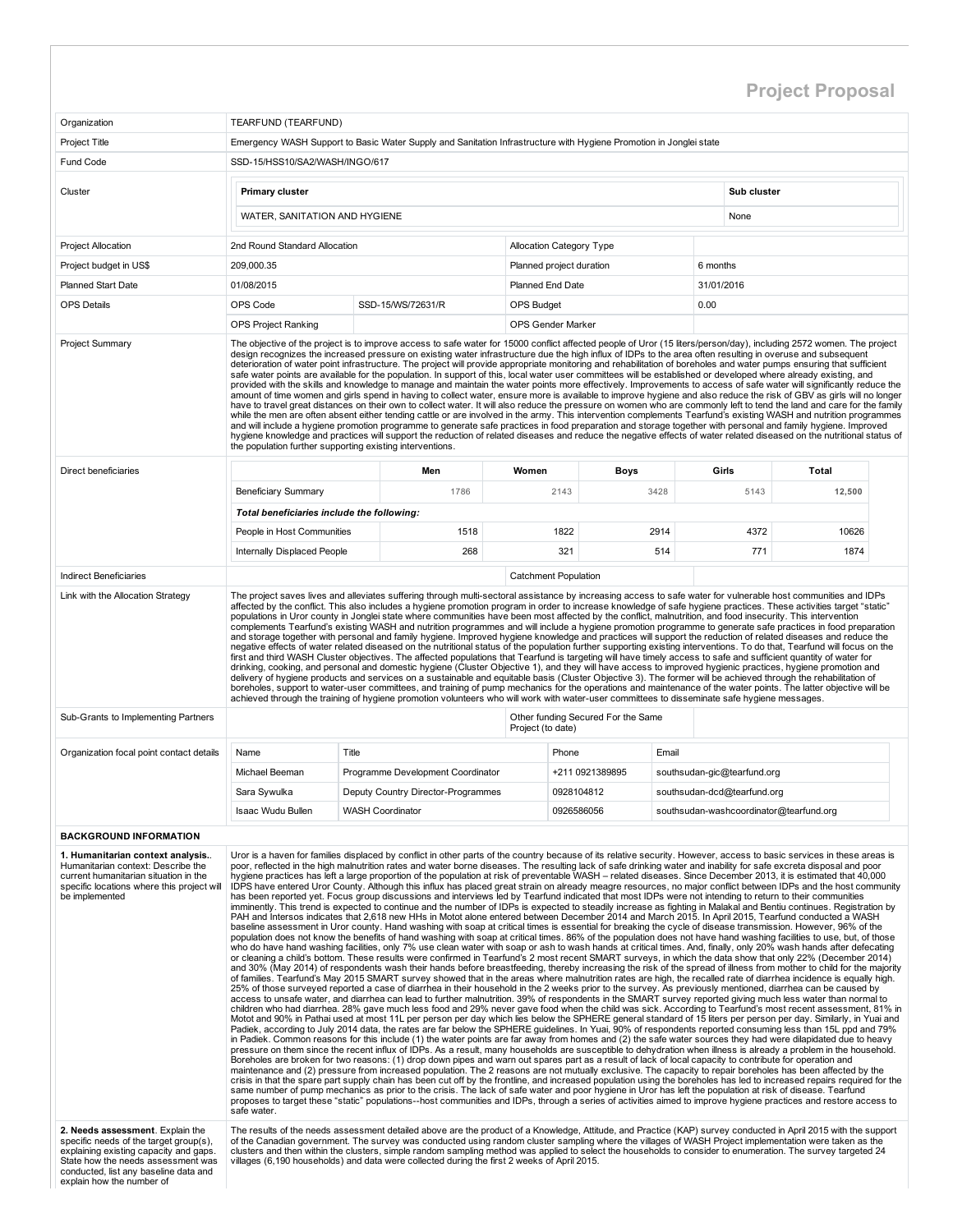| Rapid Assessments (MIRA)        | beneficiaries has been developed.<br>Indicates references to assessments<br>such as Multi-cluster/sector Initial      |  |                                                                                                                                                                                                                                                                                                                                                                                                                                                                                                                                                                                                                                                                                                                                                                                                                                                                                                                                                                                                                                                                                                                                                                                                                                                                                                                                                                                                                                                                                                                                                                                                                                                                                                                                                                                                                                                                                                                                                                                                                                                                                                                                                                                                                                                                                                                                                                                                                                                                                                                                                                                                                                                                                                                                                                                                                    |  |                                                                                                                                                                                                                                                                                                                                                                     |                                |             |       |                                                                                      |
|---------------------------------|-----------------------------------------------------------------------------------------------------------------------|--|--------------------------------------------------------------------------------------------------------------------------------------------------------------------------------------------------------------------------------------------------------------------------------------------------------------------------------------------------------------------------------------------------------------------------------------------------------------------------------------------------------------------------------------------------------------------------------------------------------------------------------------------------------------------------------------------------------------------------------------------------------------------------------------------------------------------------------------------------------------------------------------------------------------------------------------------------------------------------------------------------------------------------------------------------------------------------------------------------------------------------------------------------------------------------------------------------------------------------------------------------------------------------------------------------------------------------------------------------------------------------------------------------------------------------------------------------------------------------------------------------------------------------------------------------------------------------------------------------------------------------------------------------------------------------------------------------------------------------------------------------------------------------------------------------------------------------------------------------------------------------------------------------------------------------------------------------------------------------------------------------------------------------------------------------------------------------------------------------------------------------------------------------------------------------------------------------------------------------------------------------------------------------------------------------------------------------------------------------------------------------------------------------------------------------------------------------------------------------------------------------------------------------------------------------------------------------------------------------------------------------------------------------------------------------------------------------------------------------------------------------------------------------------------------------------------------|--|---------------------------------------------------------------------------------------------------------------------------------------------------------------------------------------------------------------------------------------------------------------------------------------------------------------------------------------------------------------------|--------------------------------|-------------|-------|--------------------------------------------------------------------------------------|
| 3. Description Of Beneficiaries |                                                                                                                       |  | Humanitarian principles such as neutrality and impartiality are pivotal in this context. Tearfund is transparent about beneficiary selection purely on basis of needs,<br>targeting the most vulnerable, regardless of tribe, ethnicity, gender or political or religious beliefs. Needs based selection on pre-defined vulnerability criteria, is in<br>accordance with international humanitarian standards. The project focuses on life-saving activities, based on humanitarian imperatives including conflict sensitivity<br>and impartiality in needs-based selection of beneficiaries. Tearfund is targeting the conflict affected displaced and vulnerable host communities, with a particular<br>focus on women, in 15 villages in Uror county. The villages have been identified and targeted through an assessment of population density, the number of IDPs,<br>and the number of functioning water points. Other factors taken into consideration are the localized GAM rates, measured through Tearfund's nutrition intervention.<br>Populations affected with malnutrition (all payams in Uror) will be targeted with improved WASH services, to ensure transmission of water-related disease is<br>reduced and is not an aggravating factor to malnutrition. Tearfund is the lead WASH and Nutrition partner in Uror. Boys and girls are equally affected by malnutrition,<br>which is caused in part by poor hygiene and sanitation. As mentioned, malnutrition rates across the county are critical (23.1% GAM). However, as boys age, the<br>common practice is to send them into the army. As a result of the current conflict, the population of boys is estimated to have significantly decreased due to the<br>amount of deaths due to violence (identified as one of four reasons for death among children in the Tearfund SMART survey). Although girls are not actively<br>fighting, they are equally vulnerable to violence in nearby communities. Girls are vulnerable to violence because of their role in collecting water alone. Calculation of<br>beneficiaries according to age and sex were done based on the 2008 Census figures.                                                                                                                                                                                                                                                                                                                                                                                                                                                                                                                                                                                                                                               |  |                                                                                                                                                                                                                                                                                                                                                                     |                                |             |       |                                                                                      |
|                                 |                                                                                                                       |  | Tearfund's baseline and KAP surveys will measure distance travelled to boreholes in order to determine how exposed women and children (who have the<br>responsibility of collecting water) are to protections risks (e.g. gender base violence). The data will be reported to the Project Manager, Area Coordinator, and<br>MEAL/Compliance Officer to determine appropriate adaptations to the intervention. Tearfund will connect with other protection actors in the area, like Nonviolent<br>Peace Force, to identify actionable steps to increasing protection of the beneficiaries.                                                                                                                                                                                                                                                                                                                                                                                                                                                                                                                                                                                                                                                                                                                                                                                                                                                                                                                                                                                                                                                                                                                                                                                                                                                                                                                                                                                                                                                                                                                                                                                                                                                                                                                                                                                                                                                                                                                                                                                                                                                                                                                                                                                                                          |  |                                                                                                                                                                                                                                                                                                                                                                     |                                |             |       |                                                                                      |
| 4. Grant Request Justification. |                                                                                                                       |  | Tearfund has been operational in Uror County in Jonglei, since 2004, providing Nutrition, Food Security and Water, Sanitation and Hygiene (WASH) support.<br>Tearfund has provided critical nutritional support to children under the age of 5 years and to pregnant mothers during spikes in malnutrition caused by natural<br>disasters, like the severe flooding in 2012. In these same communities affected by malnutrition, Tearfund has integrated its Food Security and WASH activities to<br>address the complex issues that these communities face. Food diversification through vegetable seed and tool distributions, and latrine construction with sanitation<br>and hygiene training contribute to the communities' capacities to take ownership in its long term development. Tearfund has positive relations with the community<br>and local authorities. Its extension workers are based in the community and provide key input to project design and monitoring. During a period following the<br>violence in December 2013 when Tearfund could not return to Uror county, its extension workers continued implementing the WASH project, reflecting their strong<br>commitment to Tearfund and their communities. Following this period of violence, Tearfund was the first agency to permanently return expatriate staff to the county.<br>Since then, Tearfund has focused its resources on emergency response that both looks to support the chronic malnutrition but also addresses the high rates of<br>preventable illnesses that contributes to the vulnerability of individuals—done mainly through Tearfund's WASH programme. Tearfund's WASH programme in Uror<br>(implementing a WASH project for the last 3 years) and builds on lessons learned from a recently completed WASH programme in Northern Bahr el Ghazal.<br>Tearfund's WASH Coordinator brings 25 years of experience in the sector and in South Sudan to Uror county where his expertise will quide the implementation of<br>activities in water supply, sanitation, and hygiene and will guide the collection and dissemination of information to state and national cluster focal points. Tearfund is<br>currently implementing a WASH program in Uror county which ends on 30 June 2016. Tearfund's experience over the last 3 years implementing WASH in Uror<br>shows critical gaps in safe water access in the county, and this project seeks to address that thereby reducing collection times for vulnerable community members,<br>which enables them to spend more time on livelihood activities, reducing the impact of malnutrition and reducing the likelihood of disease outbreak and/or improve<br>the overall health of the household. As such, Tearfund's proposal complements its ongoing activities. |  |                                                                                                                                                                                                                                                                                                                                                                     |                                |             |       |                                                                                      |
| by your organization.           | 5. Complementarity. Explain how the<br>project will complement previous or<br>ongoing projects/activities implemented |  | The proposed activities complement Tearfund's ongoing WASH programme in Motot, Pathai, Pulchuol, and Pieri payams of Uror county. This project targets gaps in<br>Yuai and Padiek payams, in addition to gaps identified in the other 4 payams of the county. Tearfund's ongoing work also targets the sanitation sub-sector, while<br>this project will focus on urgent needs in hygiene promotion and safe water access for the populations affected by the crisis. Finally, the WASH programme recently<br>initiated a new effort in integrating its activities with those of the Nutrition sector. Integrations looks like joint-targeting, hygiene promotion in the villages most affected<br>by malnutrition, and demonstrations at the feeding centers. WASH staff will share information with Nutrition staff (and vice versa) to ensure that activities and<br>messaging are complementary. At the county level, Tearfund will continue to participate in county cluster meetings by sharing information on ongoing activities and<br>plans with other WASH actors, including the local authorities in order to ensure that there will be no duplication.                                                                                                                                                                                                                                                                                                                                                                                                                                                                                                                                                                                                                                                                                                                                                                                                                                                                                                                                                                                                                                                                                                                                                                                                                                                                                                                                                                                                                                                                                                                                                                                                                                                 |  |                                                                                                                                                                                                                                                                                                                                                                     |                                |             |       |                                                                                      |
| <b>LOGICAL FRAMEWORK</b>        |                                                                                                                       |  |                                                                                                                                                                                                                                                                                                                                                                                                                                                                                                                                                                                                                                                                                                                                                                                                                                                                                                                                                                                                                                                                                                                                                                                                                                                                                                                                                                                                                                                                                                                                                                                                                                                                                                                                                                                                                                                                                                                                                                                                                                                                                                                                                                                                                                                                                                                                                                                                                                                                                                                                                                                                                                                                                                                                                                                                                    |  |                                                                                                                                                                                                                                                                                                                                                                     |                                |             |       |                                                                                      |
| Overall project objective       |                                                                                                                       |  | To increase access to safe water and to improve knowledge of good hygiene practice in Uror county in Jonglei                                                                                                                                                                                                                                                                                                                                                                                                                                                                                                                                                                                                                                                                                                                                                                                                                                                                                                                                                                                                                                                                                                                                                                                                                                                                                                                                                                                                                                                                                                                                                                                                                                                                                                                                                                                                                                                                                                                                                                                                                                                                                                                                                                                                                                                                                                                                                                                                                                                                                                                                                                                                                                                                                                       |  |                                                                                                                                                                                                                                                                                                                                                                     |                                |             |       |                                                                                      |
|                                 |                                                                                                                       |  | Logical Framework details for WATER, SANITATION AND HYGIENE                                                                                                                                                                                                                                                                                                                                                                                                                                                                                                                                                                                                                                                                                                                                                                                                                                                                                                                                                                                                                                                                                                                                                                                                                                                                                                                                                                                                                                                                                                                                                                                                                                                                                                                                                                                                                                                                                                                                                                                                                                                                                                                                                                                                                                                                                                                                                                                                                                                                                                                                                                                                                                                                                                                                                        |  |                                                                                                                                                                                                                                                                                                                                                                     |                                |             |       |                                                                                      |
| <b>Cluster objectives</b>       |                                                                                                                       |  |                                                                                                                                                                                                                                                                                                                                                                                                                                                                                                                                                                                                                                                                                                                                                                                                                                                                                                                                                                                                                                                                                                                                                                                                                                                                                                                                                                                                                                                                                                                                                                                                                                                                                                                                                                                                                                                                                                                                                                                                                                                                                                                                                                                                                                                                                                                                                                                                                                                                                                                                                                                                                                                                                                                                                                                                                    |  | Strategic Response Plan (SRP) objectives                                                                                                                                                                                                                                                                                                                            |                                |             |       | Percentage of<br>activities                                                          |
| personal and domestic hygiene   |                                                                                                                       |  | 2015 SSO 1: Affected people have timely access to safe, and sufficient quantity of water for drinking, cooking, and                                                                                                                                                                                                                                                                                                                                                                                                                                                                                                                                                                                                                                                                                                                                                                                                                                                                                                                                                                                                                                                                                                                                                                                                                                                                                                                                                                                                                                                                                                                                                                                                                                                                                                                                                                                                                                                                                                                                                                                                                                                                                                                                                                                                                                                                                                                                                                                                                                                                                                                                                                                                                                                                                                |  | SO 1: Save lives and alleviate suffering by providing multi-<br>sector assistance to people in need                                                                                                                                                                                                                                                                 |                                |             |       | 75                                                                                   |
|                                 | products and services on a sustainable and equitable basis                                                            |  | 2015 SSO 3: Affected people have access to improved hygienic practices, hygiene promotion and delivery of hygiene                                                                                                                                                                                                                                                                                                                                                                                                                                                                                                                                                                                                                                                                                                                                                                                                                                                                                                                                                                                                                                                                                                                                                                                                                                                                                                                                                                                                                                                                                                                                                                                                                                                                                                                                                                                                                                                                                                                                                                                                                                                                                                                                                                                                                                                                                                                                                                                                                                                                                                                                                                                                                                                                                                  |  | SO 1: Save lives and alleviate suffering by providing multi-<br>sector assistance to people in need                                                                                                                                                                                                                                                                 |                                |             |       | 25                                                                                   |
| Outcome 1                       |                                                                                                                       |  | Improved access to safe water for 15000 conflict affected people of Uror (15 liters/person/day), including 2572 women                                                                                                                                                                                                                                                                                                                                                                                                                                                                                                                                                                                                                                                                                                                                                                                                                                                                                                                                                                                                                                                                                                                                                                                                                                                                                                                                                                                                                                                                                                                                                                                                                                                                                                                                                                                                                                                                                                                                                                                                                                                                                                                                                                                                                                                                                                                                                                                                                                                                                                                                                                                                                                                                                              |  |                                                                                                                                                                                                                                                                                                                                                                     |                                |             |       |                                                                                      |
| Code                            | Description                                                                                                           |  |                                                                                                                                                                                                                                                                                                                                                                                                                                                                                                                                                                                                                                                                                                                                                                                                                                                                                                                                                                                                                                                                                                                                                                                                                                                                                                                                                                                                                                                                                                                                                                                                                                                                                                                                                                                                                                                                                                                                                                                                                                                                                                                                                                                                                                                                                                                                                                                                                                                                                                                                                                                                                                                                                                                                                                                                                    |  | <b>Assumptions &amp; Risks</b>                                                                                                                                                                                                                                                                                                                                      |                                |             |       |                                                                                      |
| Output 1.1                      | 20 boreholes rehabilitated                                                                                            |  |                                                                                                                                                                                                                                                                                                                                                                                                                                                                                                                                                                                                                                                                                                                                                                                                                                                                                                                                                                                                                                                                                                                                                                                                                                                                                                                                                                                                                                                                                                                                                                                                                                                                                                                                                                                                                                                                                                                                                                                                                                                                                                                                                                                                                                                                                                                                                                                                                                                                                                                                                                                                                                                                                                                                                                                                                    |  | Assumptions: (1) Movement of population as a result of wider conflict in South<br>Sudan is minimal; (2) Intertribal relations remain stable; (3) There is no cattle<br>raiding within the targeted areas; Risks: (1) There is a risk of full scale conflict<br>will reduce movement; (6) Armed soldiers or youth do not participate in local<br>violence or quarrel |                                |             |       | will occur within Uror county; (2) A risk of higher levels of flooding than expected |
| <b>Indicators</b>               |                                                                                                                       |  |                                                                                                                                                                                                                                                                                                                                                                                                                                                                                                                                                                                                                                                                                                                                                                                                                                                                                                                                                                                                                                                                                                                                                                                                                                                                                                                                                                                                                                                                                                                                                                                                                                                                                                                                                                                                                                                                                                                                                                                                                                                                                                                                                                                                                                                                                                                                                                                                                                                                                                                                                                                                                                                                                                                                                                                                                    |  |                                                                                                                                                                                                                                                                                                                                                                     |                                |             |       |                                                                                      |
| Code                            | Cluster                                                                                                               |  | Indicator                                                                                                                                                                                                                                                                                                                                                                                                                                                                                                                                                                                                                                                                                                                                                                                                                                                                                                                                                                                                                                                                                                                                                                                                                                                                                                                                                                                                                                                                                                                                                                                                                                                                                                                                                                                                                                                                                                                                                                                                                                                                                                                                                                                                                                                                                                                                                                                                                                                                                                                                                                                                                                                                                                                                                                                                          |  |                                                                                                                                                                                                                                                                                                                                                                     | <b>End Cycle Beneficiaries</b> |             |       | End-<br>Cycle<br>Target                                                              |
| Indicator                       | <b>WATER, SANITATION</b>                                                                                              |  | [Frontline services] # of Existing water points rehabilitated                                                                                                                                                                                                                                                                                                                                                                                                                                                                                                                                                                                                                                                                                                                                                                                                                                                                                                                                                                                                                                                                                                                                                                                                                                                                                                                                                                                                                                                                                                                                                                                                                                                                                                                                                                                                                                                                                                                                                                                                                                                                                                                                                                                                                                                                                                                                                                                                                                                                                                                                                                                                                                                                                                                                                      |  | Men                                                                                                                                                                                                                                                                                                                                                                 | Women                          | <b>Boys</b> | Girls | 20                                                                                   |
|                                 | 1.1.1<br>AND HYGIENE                                                                                                  |  | Monitoring reports                                                                                                                                                                                                                                                                                                                                                                                                                                                                                                                                                                                                                                                                                                                                                                                                                                                                                                                                                                                                                                                                                                                                                                                                                                                                                                                                                                                                                                                                                                                                                                                                                                                                                                                                                                                                                                                                                                                                                                                                                                                                                                                                                                                                                                                                                                                                                                                                                                                                                                                                                                                                                                                                                                                                                                                                 |  |                                                                                                                                                                                                                                                                                                                                                                     |                                |             |       |                                                                                      |
| Indicator<br>1.1.2              | <b>Means of Verification:</b><br>WATER, SANITATION<br>AND HYGIENE                                                     |  | [Frontline services] # of Community members trained on management of water, sanitation<br>and hygiene services.                                                                                                                                                                                                                                                                                                                                                                                                                                                                                                                                                                                                                                                                                                                                                                                                                                                                                                                                                                                                                                                                                                                                                                                                                                                                                                                                                                                                                                                                                                                                                                                                                                                                                                                                                                                                                                                                                                                                                                                                                                                                                                                                                                                                                                                                                                                                                                                                                                                                                                                                                                                                                                                                                                    |  | 52                                                                                                                                                                                                                                                                                                                                                                  | 53                             |             |       | 105                                                                                  |
|                                 | <b>Means of Verification:</b>                                                                                         |  | Attendance sheets and training reports                                                                                                                                                                                                                                                                                                                                                                                                                                                                                                                                                                                                                                                                                                                                                                                                                                                                                                                                                                                                                                                                                                                                                                                                                                                                                                                                                                                                                                                                                                                                                                                                                                                                                                                                                                                                                                                                                                                                                                                                                                                                                                                                                                                                                                                                                                                                                                                                                                                                                                                                                                                                                                                                                                                                                                             |  |                                                                                                                                                                                                                                                                                                                                                                     |                                |             |       |                                                                                      |
| <b>Activities</b>               |                                                                                                                       |  |                                                                                                                                                                                                                                                                                                                                                                                                                                                                                                                                                                                                                                                                                                                                                                                                                                                                                                                                                                                                                                                                                                                                                                                                                                                                                                                                                                                                                                                                                                                                                                                                                                                                                                                                                                                                                                                                                                                                                                                                                                                                                                                                                                                                                                                                                                                                                                                                                                                                                                                                                                                                                                                                                                                                                                                                                    |  |                                                                                                                                                                                                                                                                                                                                                                     |                                |             |       |                                                                                      |
| Activity 1.1.1                  |                                                                                                                       |  | Assessment and rehabilitation of 20 hand pump boreholes (this may include platform reconstruction) - Tearfund proposes to continue from the previous intervention, but with a<br>focus on platforms. This does require construction, but will prevent seepage of surface water into the water point, to reduce risk of contamination. Tearfund proposes to address<br>the chronic shortfall in safe water coverage in Uror County through the rehabilitation of 20 boreholes. Rehabilitation will target the platforms of boreholes, which protect the water<br>point from contamination by surface water. The rehabilitation of these water sources will provide access to safe water for an additional 10,000 people (women: 1715; men: 1429;<br>4114 girls and 2742 In addition, as described below, pump mechanics will benefit from more technical trainings, including trainings on the construction of platforms, in order for<br>them to have the capacity to complete more types of repairs.                                                                                                                                                                                                                                                                                                                                                                                                                                                                                                                                                                                                                                                                                                                                                                                                                                                                                                                                                                                                                                                                                                                                                                                                                                                                                                                                                                                                                                                                                                                                                                                                                                                                                                                                                                                                              |  |                                                                                                                                                                                                                                                                                                                                                                     |                                |             |       |                                                                                      |
|                                 | Activity 1.1.2                                                                                                        |  | Training and equipping 20 Water-User Committees and 5 pump mechanics- Tearfund will select 5 pump mechanics and provide new training on platform rehabilitation along with<br>the tools required to rehabilitate platforms. All 20 boreholes will include refresher trainings of existing Water User Committees, which include women members on each committee.<br>Community ownership of borehole maintenance is one of the key problems identified to ensure the proper prevention against breakages and timely repairs. Involvement of key<br>stakeholders including chiefs, payam administrators, women's and youth groups as well as local leaders will ensure that ownership is communicated before rehabilitation occurs.<br>Training of WUCs will include the chief and payam administrator. Topics included roles and responsibilities (including collection of water-user fees), borehole operations and<br>maintenance, conflict resolution and on water actors/stakeholders.                                                                                                                                                                                                                                                                                                                                                                                                                                                                                                                                                                                                                                                                                                                                                                                                                                                                                                                                                                                                                                                                                                                                                                                                                                                                                                                                                                                                                                                                                                                                                                                                                                                                                                                                                                                                                           |  |                                                                                                                                                                                                                                                                                                                                                                     |                                |             |       |                                                                                      |
| Output 1.2                      |                                                                                                                       |  | 15 rehabilitated boreholes have no contamination                                                                                                                                                                                                                                                                                                                                                                                                                                                                                                                                                                                                                                                                                                                                                                                                                                                                                                                                                                                                                                                                                                                                                                                                                                                                                                                                                                                                                                                                                                                                                                                                                                                                                                                                                                                                                                                                                                                                                                                                                                                                                                                                                                                                                                                                                                                                                                                                                                                                                                                                                                                                                                                                                                                                                                   |  | Assumptions: (1) Movement of population as a result of wider conflict in South                                                                                                                                                                                                                                                                                      |                                |             |       |                                                                                      |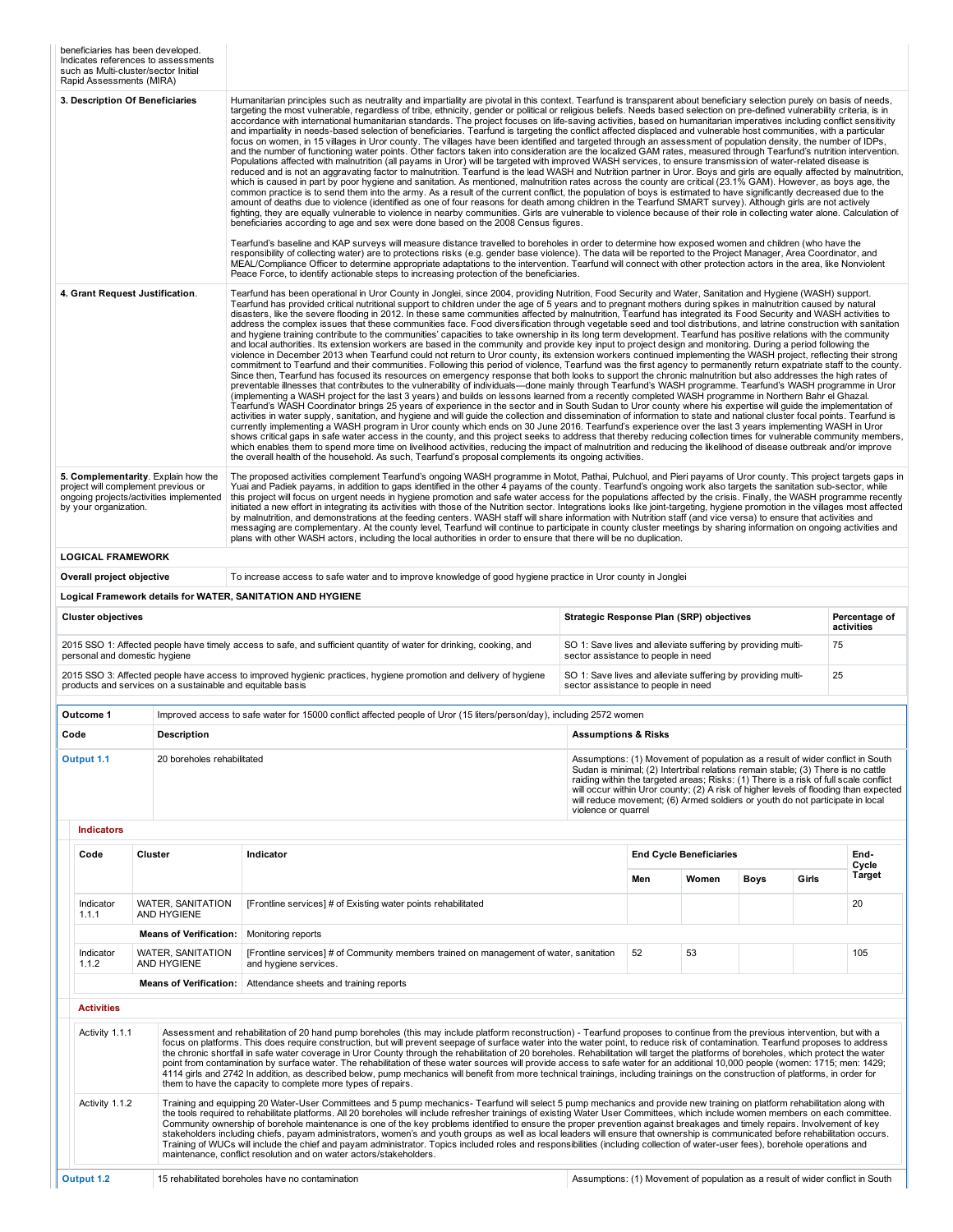Sudan is minimal; (2) Intertribal relations remain stable; (3) There is no cattle raiding within the targeted areas; Risks: (1) There is a risk of full scale conflict<br>will occur within Uror county; (2) A risk of higher lev

| <b>Indicators</b>               |                                                                                                                                   |                                                                                                                                                                                                                                                                                                                                                                                                                                                                                                                                                                                                                                                                                                                                         |                                |      |                                                                                                                                                                                                                                                                                                                                              |             |       |                                                                                      |
|---------------------------------|-----------------------------------------------------------------------------------------------------------------------------------|-----------------------------------------------------------------------------------------------------------------------------------------------------------------------------------------------------------------------------------------------------------------------------------------------------------------------------------------------------------------------------------------------------------------------------------------------------------------------------------------------------------------------------------------------------------------------------------------------------------------------------------------------------------------------------------------------------------------------------------------|--------------------------------|------|----------------------------------------------------------------------------------------------------------------------------------------------------------------------------------------------------------------------------------------------------------------------------------------------------------------------------------------------|-------------|-------|--------------------------------------------------------------------------------------|
|                                 |                                                                                                                                   |                                                                                                                                                                                                                                                                                                                                                                                                                                                                                                                                                                                                                                                                                                                                         |                                |      |                                                                                                                                                                                                                                                                                                                                              |             |       |                                                                                      |
| Code                            | Cluster                                                                                                                           | Indicator                                                                                                                                                                                                                                                                                                                                                                                                                                                                                                                                                                                                                                                                                                                               |                                |      | <b>End Cycle Beneficiaries</b>                                                                                                                                                                                                                                                                                                               |             |       | End-<br>Cycle                                                                        |
|                                 |                                                                                                                                   |                                                                                                                                                                                                                                                                                                                                                                                                                                                                                                                                                                                                                                                                                                                                         |                                | Men  | Women                                                                                                                                                                                                                                                                                                                                        | <b>Boys</b> | Girls | <b>Target</b>                                                                        |
| Indicator<br>1.2.1              | <b>WATER, SANITATION</b><br>AND HYGIENE                                                                                           | [Frontline services] # of people provided with sustained access to safe water supply<br>[SPHERE Standard]                                                                                                                                                                                                                                                                                                                                                                                                                                                                                                                                                                                                                               |                                | 1429 | 1715                                                                                                                                                                                                                                                                                                                                         | 2742        | 4114  | 10000                                                                                |
|                                 | <b>Means of Verification:</b>                                                                                                     | Water test results and monitoring reports                                                                                                                                                                                                                                                                                                                                                                                                                                                                                                                                                                                                                                                                                               |                                |      |                                                                                                                                                                                                                                                                                                                                              |             |       |                                                                                      |
| Indicator<br>1.2.2              | <b>WATER, SANITATION</b><br>AND HYGIENE                                                                                           | Number of water points that show contamination                                                                                                                                                                                                                                                                                                                                                                                                                                                                                                                                                                                                                                                                                          |                                |      |                                                                                                                                                                                                                                                                                                                                              |             |       | $\mathbf 0$                                                                          |
|                                 | <b>Means of Verification:</b>                                                                                                     | Water test results                                                                                                                                                                                                                                                                                                                                                                                                                                                                                                                                                                                                                                                                                                                      |                                |      |                                                                                                                                                                                                                                                                                                                                              |             |       |                                                                                      |
| <b>Activities</b>               |                                                                                                                                   |                                                                                                                                                                                                                                                                                                                                                                                                                                                                                                                                                                                                                                                                                                                                         |                                |      |                                                                                                                                                                                                                                                                                                                                              |             |       |                                                                                      |
| Activity 1.2.1                  |                                                                                                                                   | Water quality testing carried out before and after rehabilitation - This will ensure that the boreholes targeted by Tearfund for platform rehabilitation meet the SPHERE standards for<br>water quality. If not, appropriate measures will be taken to address the identified issue(s). Tearfund will carry out pre-and-post standard biological water quality tests of these<br>water points to ensure that good quality water is consumed by the community and therefore minimise the likelihood of poor health due to contaminated water.                                                                                                                                                                                            |                                |      |                                                                                                                                                                                                                                                                                                                                              |             |       |                                                                                      |
| Output 1.3<br><b>Indicators</b> |                                                                                                                                   | 2 hand pump boreholes upgraded into mini water yards                                                                                                                                                                                                                                                                                                                                                                                                                                                                                                                                                                                                                                                                                    | violence or quarrel            |      | Assumptions: (1) Movement of population as a result of wider conflict in South<br>Sudan is minimal; (2) Intertribal relations remain stable; (3) There is no cattle<br>raiding within the targeted areas; Risks: (1) There is a risk of full scale conflict<br>will reduce movement; (6) Armed soldiers or youth do not participate in local |             |       | will occur within Uror county; (2) A risk of higher levels of flooding than expected |
| Code                            | Cluster                                                                                                                           | Indicator                                                                                                                                                                                                                                                                                                                                                                                                                                                                                                                                                                                                                                                                                                                               |                                |      | <b>End Cycle Beneficiaries</b>                                                                                                                                                                                                                                                                                                               |             |       | End-                                                                                 |
|                                 |                                                                                                                                   |                                                                                                                                                                                                                                                                                                                                                                                                                                                                                                                                                                                                                                                                                                                                         |                                | Men  | Women                                                                                                                                                                                                                                                                                                                                        | Boys        | Girls | Cycle<br>Target                                                                      |
| Indicator<br>1.3.1              | <b>WATER, SANITATION</b><br>AND HYGIENE                                                                                           | [Frontline services] # of people provided with sustained access to safe water supply<br>[SPHERE Standard]                                                                                                                                                                                                                                                                                                                                                                                                                                                                                                                                                                                                                               |                                | 714  | 857                                                                                                                                                                                                                                                                                                                                          | 1372        | 2057  | 5000                                                                                 |
|                                 | <b>Means of Verification:</b>                                                                                                     | Water test results and monitoring report                                                                                                                                                                                                                                                                                                                                                                                                                                                                                                                                                                                                                                                                                                |                                |      |                                                                                                                                                                                                                                                                                                                                              |             |       |                                                                                      |
| Indicator<br>1.3.2              | <b>WATER, SANITATION</b><br>AND HYGIENE                                                                                           | [Frontline services] # of new/additional water points constructed                                                                                                                                                                                                                                                                                                                                                                                                                                                                                                                                                                                                                                                                       |                                |      |                                                                                                                                                                                                                                                                                                                                              |             |       | 12                                                                                   |
|                                 | <b>Means of Verification:</b>                                                                                                     | <b>Monitoring Reports</b>                                                                                                                                                                                                                                                                                                                                                                                                                                                                                                                                                                                                                                                                                                               |                                |      |                                                                                                                                                                                                                                                                                                                                              |             |       |                                                                                      |
| <b>Activities</b>               |                                                                                                                                   |                                                                                                                                                                                                                                                                                                                                                                                                                                                                                                                                                                                                                                                                                                                                         |                                |      |                                                                                                                                                                                                                                                                                                                                              |             |       |                                                                                      |
| Activity 1.3.1                  |                                                                                                                                   | Test pumping and conversion of 2 hand pump boreholes into Mini water yards - A mini-water yard extends the coverage of a single water point through the installation of piping to<br>12 points. Two mini-water yards will be installed in Uror county. This automatically increases the coverage of one borehole; more household are consequently closer to more<br>water points. The boreholes that are fitted into a mini-water yard are selected because of their capacity to be able to pipe enough water through these 12 water points, in addition<br>to the area's population density and number of existing water points. This will increase the access to safe water for 5,000 individuals where the water yards are installed |                                |      |                                                                                                                                                                                                                                                                                                                                              |             |       |                                                                                      |
| Outcome 2                       |                                                                                                                                   | Improved hygiene practices among community members in 15 villages, particularly among female caretakers                                                                                                                                                                                                                                                                                                                                                                                                                                                                                                                                                                                                                                 |                                |      |                                                                                                                                                                                                                                                                                                                                              |             |       |                                                                                      |
| Code                            | <b>Description</b>                                                                                                                |                                                                                                                                                                                                                                                                                                                                                                                                                                                                                                                                                                                                                                                                                                                                         | <b>Assumptions &amp; Risks</b> |      |                                                                                                                                                                                                                                                                                                                                              |             |       |                                                                                      |
| Output 2.1                      |                                                                                                                                   | 60 hygiene promotion volunteers are identified and trained in safe hygiene practices                                                                                                                                                                                                                                                                                                                                                                                                                                                                                                                                                                                                                                                    | violence or quarrel            |      | Assumptions: (1) Movement of population as a result of wider conflict in South<br>Sudan is minimal; (2) Intertribal relations remain stable; (3) There is no cattle<br>raiding within the targeted areas; Risks: (1) There is a risk of full scale conflict<br>will reduce movement; (6) Armed soldiers or youth do not participate in local |             |       | will occur within Uror county; (2) A risk of higher levels of flooding than expected |
| <b>Indicators</b>               |                                                                                                                                   |                                                                                                                                                                                                                                                                                                                                                                                                                                                                                                                                                                                                                                                                                                                                         |                                |      |                                                                                                                                                                                                                                                                                                                                              |             |       |                                                                                      |
| Code                            | Cluster                                                                                                                           | Indicator                                                                                                                                                                                                                                                                                                                                                                                                                                                                                                                                                                                                                                                                                                                               |                                |      | <b>End Cycle Beneficiaries</b>                                                                                                                                                                                                                                                                                                               |             |       | End-<br>Cycle                                                                        |
|                                 |                                                                                                                                   |                                                                                                                                                                                                                                                                                                                                                                                                                                                                                                                                                                                                                                                                                                                                         |                                | Men  | Women                                                                                                                                                                                                                                                                                                                                        | <b>Boys</b> | Girls | Target                                                                               |
| Indicator<br>2.1.1              | <b>WATER, SANITATION</b><br>AND HYGIENE                                                                                           | [Frontline services] # of people trained on hygiene promotion messages to be shared with<br>their community                                                                                                                                                                                                                                                                                                                                                                                                                                                                                                                                                                                                                             |                                | 30   | 30                                                                                                                                                                                                                                                                                                                                           |             |       | 60                                                                                   |
|                                 | <b>Means of Verification:</b>                                                                                                     | Attendance sheet and training report                                                                                                                                                                                                                                                                                                                                                                                                                                                                                                                                                                                                                                                                                                    |                                |      |                                                                                                                                                                                                                                                                                                                                              |             |       |                                                                                      |
| <b>Activities</b>               |                                                                                                                                   |                                                                                                                                                                                                                                                                                                                                                                                                                                                                                                                                                                                                                                                                                                                                         |                                |      |                                                                                                                                                                                                                                                                                                                                              |             |       |                                                                                      |
| Activity 2.1.1                  | · Safe disposal of excreta;<br>• Household sanitation;<br>· Safe water chain;<br>• Food hygiene; and<br>· Solid waste management. | Selection and training of hygiene and sanitation promoters - Tearfund will select and train 4 village volunteers in each of the target communities to champion hygiene and sanitation<br>behaviour change. The training will prepare volunteers to provide training and to carry out household visits, targeting specifically women who tend to care for the hygiene of the<br>household. Key topics which the volunteers will be trained to share will be:<br>. Hand washing and personal hygiene;                                                                                                                                                                                                                                     |                                |      |                                                                                                                                                                                                                                                                                                                                              |             |       |                                                                                      |
| Output 2.2                      |                                                                                                                                   | Vulnerable households, especially women caretakers, are trained in safe hygiene practices<br>through Water-User Committees and Hygiene Promotion Volunteers                                                                                                                                                                                                                                                                                                                                                                                                                                                                                                                                                                             | violence or quarrel            |      | Assumptions: (1) Movement of population as a result of wider conflict in South<br>Sudan is minimal; (2) Intertribal relations remain stable; (3) There is no cattle<br>raiding within the targeted areas; Risks: (1) There is a risk of full scale conflict<br>will reduce movement; (6) Armed soldiers or youth do not participate in local |             |       | will occur within Uror county; (2) A risk of higher levels of flooding than expected |
| <b>Indicators</b>               |                                                                                                                                   |                                                                                                                                                                                                                                                                                                                                                                                                                                                                                                                                                                                                                                                                                                                                         |                                |      |                                                                                                                                                                                                                                                                                                                                              |             |       |                                                                                      |
| Code                            | Cluster                                                                                                                           | Indicator                                                                                                                                                                                                                                                                                                                                                                                                                                                                                                                                                                                                                                                                                                                               |                                |      | <b>End Cycle Beneficiaries</b>                                                                                                                                                                                                                                                                                                               |             |       | End-                                                                                 |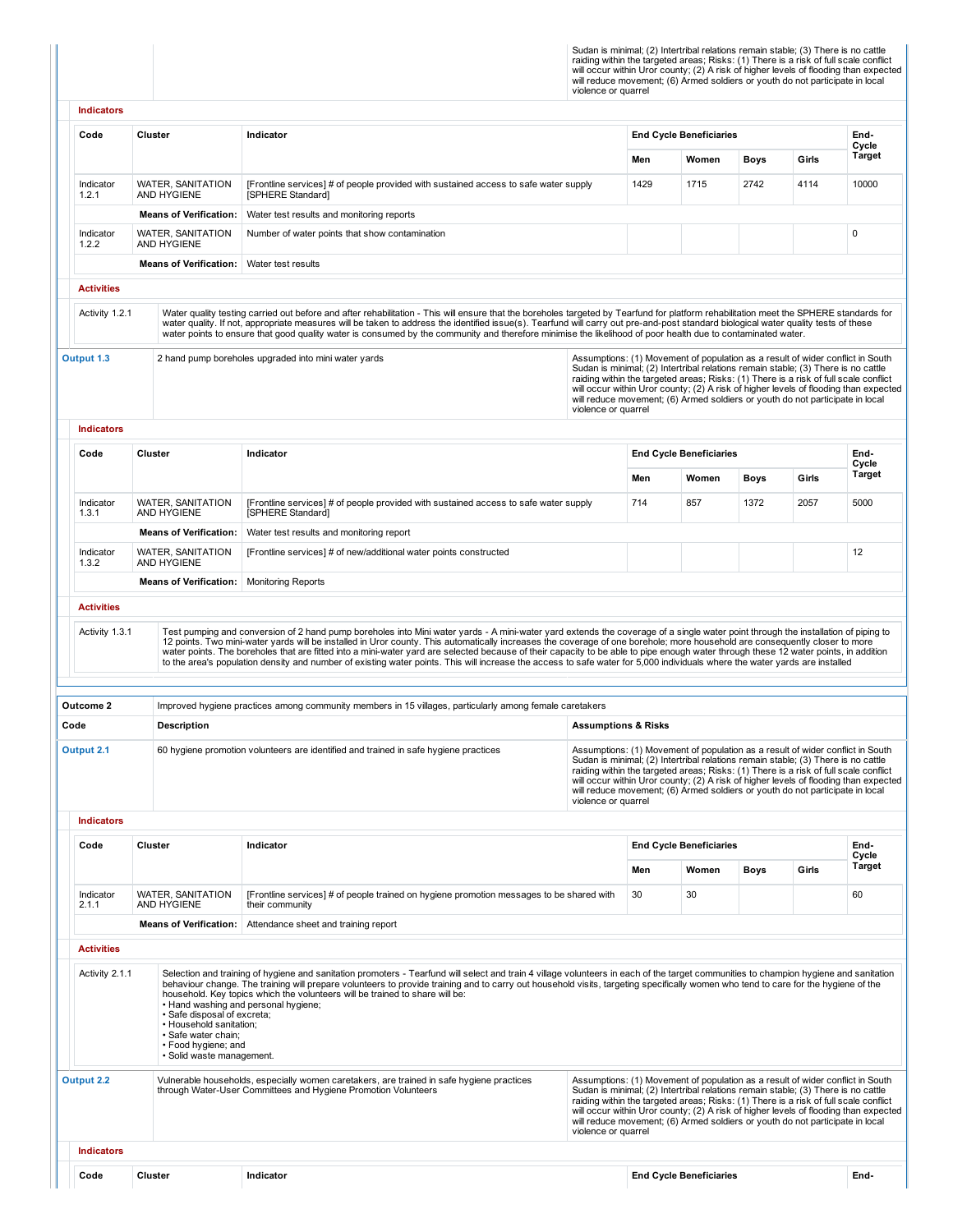|                    |                                  |                                                                                                                                                                                                                                                                                                                                                                                                                                                                                                 | Men | Women | <b>Boys</b> | Girls | Cycle<br>Target |
|--------------------|----------------------------------|-------------------------------------------------------------------------------------------------------------------------------------------------------------------------------------------------------------------------------------------------------------------------------------------------------------------------------------------------------------------------------------------------------------------------------------------------------------------------------------------------|-----|-------|-------------|-------|-----------------|
| Indicator<br>2.2.1 | WATER, SANITATION<br>AND HYGIENE | [Frontline services] # of hygiene awarenes campaigns/meetings conducted                                                                                                                                                                                                                                                                                                                                                                                                                         |     |       |             |       | 30              |
|                    | <b>Means of Verification:</b>    | Monitoring reports                                                                                                                                                                                                                                                                                                                                                                                                                                                                              |     |       |             |       |                 |
| <b>Activities</b>  |                                  |                                                                                                                                                                                                                                                                                                                                                                                                                                                                                                 |     |       |             |       |                 |
| Activity 2.2.1     |                                  | Hygiene and Sanitation Meeting – hygiene promotion volunteers and water user committees will meet to review water safety plans and exchange information on how to practice<br>good hygiene in the households. Water user committees will be responsible to monitor the hygiene of water points and will be responsible to promote safe hygiene in the household<br>for water users. The volunteers will make follow up visits to both the water user committees and the beneficiary households. |     |       |             |       |                 |

## WORK PLAN

| Logical framework<br>2015<br>X<br>X<br>X<br>Activity 1.1.1 Assessment and rehabilitation of 20 hand pump boreholes (this<br>X<br>may include platform reconstruction) - Tearfund proposes to continue from<br>the previous intervention, but with a focus on platforms. This does require<br>construction, but will prevent seepage of surface water into the water point, to<br>reduce risk of contamination. Tearfund proposes to address the chronic<br>shortfall in safe water coverage in Uror County through the rehabilitation of 20<br>boreholes. Rehabilitation will target the platforms of boreholes, which protect<br>$2016$ X<br>the water point from contamination by surface water. The rehabilitation of<br>these water sources will provide access to safe water for an additional<br>10,000 people (women: 1715; men: 1429; 4114 girls and 2742 In addition, as<br>described below, pump mechanics will benefit from more technical trainings,<br>including trainings on the construction of platforms, in order for them to have<br>the capacity to complete more types of repairs.<br>X<br>X<br>X<br>2015<br>X<br>Activity 1.1.2 Training and equipping 20 Water-User Committees and 5 pump<br>mechanics- Tearfund will select 5 pump mechanics and provide new training<br>on platform rehabilitation along with the tools required to rehabilitate platforms.<br>All 20 boreholes will include refresher trainings of existing Water User<br>Committees, which include women members on each committee. Community<br>ownership of borehole maintenance is one of the key problems identified to<br>ensure the proper prevention against breakages and timely repairs.<br>2016<br>Involvement of key stakeholders including chiefs, payam administrators,<br>women's and youth groups as well as local leaders will ensure that ownership<br>is communicated before rehabilitation occurs. Training of WUCs will include<br>the chief and payam administrator. Topics included roles and responsibilities<br>(including collection of water-user fees), borehole operations and<br>maintenance, conflict resolution and on water actors/stakeholders.<br>X<br>X<br>X<br>Activity 1.2.1 Water quality testing carried out before and after rehabilitation -<br>2015<br>This will ensure that the boreholes targeted by Tearfund for platform<br>rehabilitation meet the SPHERE standards for water quality. If not, appropriate<br>measures will be taken to address the identified issue(s). Tearfund will carry<br>2016<br>out pre-and-post standard biological water quality tests of these water points<br>to ensure that good quality water is consumed by the community and<br>therefore minimise the likelihood of poor health due to contaminated water.<br>Activity 1.3.1 Test pumping and conversion of 2 hand pump boreholes into<br>2015<br>Mini water yards - A mini-water yard extends the coverage of a single water<br>point through the installation of piping to 12 points. Two mini-water yards will<br>be installed in Uror county. This automatically increases the coverage of one<br>borehole; more household are consequently closer to more water points. The<br>boreholes that are fitted into a mini-water yard are selected because of their<br>$2016$ X<br>capacity to be able to pipe enough water through these 12 water points, in<br>addition to the area's population density and number of existing water points.<br>This will increase the access to safe water for 5,000 individuals where the<br>water yards are installed<br>2015<br>X<br>X<br>X<br>X<br>Activity 2.1.1 Selection and training of hygiene and sanitation promoters -<br>Tearfund will select and train 4 village volunteers in each of the target<br>communities to champion hygiene and sanitation behaviour change. The<br>training will prepare volunteers to provide training and to carry out household<br>visits, targeting specifically women who tend to care for the hygiene of the<br>household. Key topics which the volunteers will be trained to share will be:<br>. Hand washing and personal hygiene;<br>$2016$ X<br>· Safe disposal of excreta;<br>• Household sanitation;<br>· Safe water chain; | Oct Nov<br>Dec<br>Sep | Jul Aug | Jun | May | Feb Mar Apr | Jan | Year | <b>Activity Description (Month)</b> | Project workplan for<br>activities defined in the |
|----------------------------------------------------------------------------------------------------------------------------------------------------------------------------------------------------------------------------------------------------------------------------------------------------------------------------------------------------------------------------------------------------------------------------------------------------------------------------------------------------------------------------------------------------------------------------------------------------------------------------------------------------------------------------------------------------------------------------------------------------------------------------------------------------------------------------------------------------------------------------------------------------------------------------------------------------------------------------------------------------------------------------------------------------------------------------------------------------------------------------------------------------------------------------------------------------------------------------------------------------------------------------------------------------------------------------------------------------------------------------------------------------------------------------------------------------------------------------------------------------------------------------------------------------------------------------------------------------------------------------------------------------------------------------------------------------------------------------------------------------------------------------------------------------------------------------------------------------------------------------------------------------------------------------------------------------------------------------------------------------------------------------------------------------------------------------------------------------------------------------------------------------------------------------------------------------------------------------------------------------------------------------------------------------------------------------------------------------------------------------------------------------------------------------------------------------------------------------------------------------------------------------------------------------------------------------------------------------------------------------------------------------------------------------------------------------------------------------------------------------------------------------------------------------------------------------------------------------------------------------------------------------------------------------------------------------------------------------------------------------------------------------------------------------------------------------------------------------------------------------------------------------------------------------------------------------------------------------------------------------------------------------------------------------------------------------------------------------------------------------------------------------------------------------------------------------------------------------------------------------------------------------------------------------------------------------------------------------------------------------------------------------------------------------------------------------------------------------------------------------------------------------------------------------------------------------------------------------------------------------------------------------------------------------------------------------------------------------------------------------------------------------------------------------------------------------------------------------------------------------------------------------------------------------------------------------------------------------------------------|-----------------------|---------|-----|-----|-------------|-----|------|-------------------------------------|---------------------------------------------------|
|                                                                                                                                                                                                                                                                                                                                                                                                                                                                                                                                                                                                                                                                                                                                                                                                                                                                                                                                                                                                                                                                                                                                                                                                                                                                                                                                                                                                                                                                                                                                                                                                                                                                                                                                                                                                                                                                                                                                                                                                                                                                                                                                                                                                                                                                                                                                                                                                                                                                                                                                                                                                                                                                                                                                                                                                                                                                                                                                                                                                                                                                                                                                                                                                                                                                                                                                                                                                                                                                                                                                                                                                                                                                                                                                                                                                                                                                                                                                                                                                                                                                                                                                                                                                                                              | X                     |         |     |     |             |     |      |                                     |                                                   |
|                                                                                                                                                                                                                                                                                                                                                                                                                                                                                                                                                                                                                                                                                                                                                                                                                                                                                                                                                                                                                                                                                                                                                                                                                                                                                                                                                                                                                                                                                                                                                                                                                                                                                                                                                                                                                                                                                                                                                                                                                                                                                                                                                                                                                                                                                                                                                                                                                                                                                                                                                                                                                                                                                                                                                                                                                                                                                                                                                                                                                                                                                                                                                                                                                                                                                                                                                                                                                                                                                                                                                                                                                                                                                                                                                                                                                                                                                                                                                                                                                                                                                                                                                                                                                                              |                       |         |     |     |             |     |      |                                     |                                                   |
|                                                                                                                                                                                                                                                                                                                                                                                                                                                                                                                                                                                                                                                                                                                                                                                                                                                                                                                                                                                                                                                                                                                                                                                                                                                                                                                                                                                                                                                                                                                                                                                                                                                                                                                                                                                                                                                                                                                                                                                                                                                                                                                                                                                                                                                                                                                                                                                                                                                                                                                                                                                                                                                                                                                                                                                                                                                                                                                                                                                                                                                                                                                                                                                                                                                                                                                                                                                                                                                                                                                                                                                                                                                                                                                                                                                                                                                                                                                                                                                                                                                                                                                                                                                                                                              |                       |         |     |     |             |     |      |                                     |                                                   |
|                                                                                                                                                                                                                                                                                                                                                                                                                                                                                                                                                                                                                                                                                                                                                                                                                                                                                                                                                                                                                                                                                                                                                                                                                                                                                                                                                                                                                                                                                                                                                                                                                                                                                                                                                                                                                                                                                                                                                                                                                                                                                                                                                                                                                                                                                                                                                                                                                                                                                                                                                                                                                                                                                                                                                                                                                                                                                                                                                                                                                                                                                                                                                                                                                                                                                                                                                                                                                                                                                                                                                                                                                                                                                                                                                                                                                                                                                                                                                                                                                                                                                                                                                                                                                                              |                       |         |     |     |             |     |      |                                     |                                                   |
|                                                                                                                                                                                                                                                                                                                                                                                                                                                                                                                                                                                                                                                                                                                                                                                                                                                                                                                                                                                                                                                                                                                                                                                                                                                                                                                                                                                                                                                                                                                                                                                                                                                                                                                                                                                                                                                                                                                                                                                                                                                                                                                                                                                                                                                                                                                                                                                                                                                                                                                                                                                                                                                                                                                                                                                                                                                                                                                                                                                                                                                                                                                                                                                                                                                                                                                                                                                                                                                                                                                                                                                                                                                                                                                                                                                                                                                                                                                                                                                                                                                                                                                                                                                                                                              | X                     |         |     |     |             |     |      |                                     |                                                   |
|                                                                                                                                                                                                                                                                                                                                                                                                                                                                                                                                                                                                                                                                                                                                                                                                                                                                                                                                                                                                                                                                                                                                                                                                                                                                                                                                                                                                                                                                                                                                                                                                                                                                                                                                                                                                                                                                                                                                                                                                                                                                                                                                                                                                                                                                                                                                                                                                                                                                                                                                                                                                                                                                                                                                                                                                                                                                                                                                                                                                                                                                                                                                                                                                                                                                                                                                                                                                                                                                                                                                                                                                                                                                                                                                                                                                                                                                                                                                                                                                                                                                                                                                                                                                                                              |                       |         |     |     |             |     |      |                                     |                                                   |
|                                                                                                                                                                                                                                                                                                                                                                                                                                                                                                                                                                                                                                                                                                                                                                                                                                                                                                                                                                                                                                                                                                                                                                                                                                                                                                                                                                                                                                                                                                                                                                                                                                                                                                                                                                                                                                                                                                                                                                                                                                                                                                                                                                                                                                                                                                                                                                                                                                                                                                                                                                                                                                                                                                                                                                                                                                                                                                                                                                                                                                                                                                                                                                                                                                                                                                                                                                                                                                                                                                                                                                                                                                                                                                                                                                                                                                                                                                                                                                                                                                                                                                                                                                                                                                              | X                     |         |     |     |             |     |      |                                     |                                                   |
|                                                                                                                                                                                                                                                                                                                                                                                                                                                                                                                                                                                                                                                                                                                                                                                                                                                                                                                                                                                                                                                                                                                                                                                                                                                                                                                                                                                                                                                                                                                                                                                                                                                                                                                                                                                                                                                                                                                                                                                                                                                                                                                                                                                                                                                                                                                                                                                                                                                                                                                                                                                                                                                                                                                                                                                                                                                                                                                                                                                                                                                                                                                                                                                                                                                                                                                                                                                                                                                                                                                                                                                                                                                                                                                                                                                                                                                                                                                                                                                                                                                                                                                                                                                                                                              |                       |         |     |     |             |     |      |                                     |                                                   |
|                                                                                                                                                                                                                                                                                                                                                                                                                                                                                                                                                                                                                                                                                                                                                                                                                                                                                                                                                                                                                                                                                                                                                                                                                                                                                                                                                                                                                                                                                                                                                                                                                                                                                                                                                                                                                                                                                                                                                                                                                                                                                                                                                                                                                                                                                                                                                                                                                                                                                                                                                                                                                                                                                                                                                                                                                                                                                                                                                                                                                                                                                                                                                                                                                                                                                                                                                                                                                                                                                                                                                                                                                                                                                                                                                                                                                                                                                                                                                                                                                                                                                                                                                                                                                                              | X                     |         |     |     |             |     |      |                                     |                                                   |
| · Solid waste management.                                                                                                                                                                                                                                                                                                                                                                                                                                                                                                                                                                                                                                                                                                                                                                                                                                                                                                                                                                                                                                                                                                                                                                                                                                                                                                                                                                                                                                                                                                                                                                                                                                                                                                                                                                                                                                                                                                                                                                                                                                                                                                                                                                                                                                                                                                                                                                                                                                                                                                                                                                                                                                                                                                                                                                                                                                                                                                                                                                                                                                                                                                                                                                                                                                                                                                                                                                                                                                                                                                                                                                                                                                                                                                                                                                                                                                                                                                                                                                                                                                                                                                                                                                                                                    |                       |         |     |     |             |     |      | • Food hygiene; and                 |                                                   |
| 2015<br>X<br>Activity 2.2.1 Hygiene and Sanitation Meeting - hygiene promotion volunteers<br>and water user committees will meet to review water safety plans and<br>exchange information on how to practice good hygiene in the households.                                                                                                                                                                                                                                                                                                                                                                                                                                                                                                                                                                                                                                                                                                                                                                                                                                                                                                                                                                                                                                                                                                                                                                                                                                                                                                                                                                                                                                                                                                                                                                                                                                                                                                                                                                                                                                                                                                                                                                                                                                                                                                                                                                                                                                                                                                                                                                                                                                                                                                                                                                                                                                                                                                                                                                                                                                                                                                                                                                                                                                                                                                                                                                                                                                                                                                                                                                                                                                                                                                                                                                                                                                                                                                                                                                                                                                                                                                                                                                                                 |                       |         |     |     |             |     |      |                                     |                                                   |
| Water user committees will be responsible to monitor the hygiene of water<br>2016<br>points and will be responsible to promote safe hygiene in the household for<br>water users. The volunteers will make follow up visits to both the water user<br>committees and the beneficiary households.                                                                                                                                                                                                                                                                                                                                                                                                                                                                                                                                                                                                                                                                                                                                                                                                                                                                                                                                                                                                                                                                                                                                                                                                                                                                                                                                                                                                                                                                                                                                                                                                                                                                                                                                                                                                                                                                                                                                                                                                                                                                                                                                                                                                                                                                                                                                                                                                                                                                                                                                                                                                                                                                                                                                                                                                                                                                                                                                                                                                                                                                                                                                                                                                                                                                                                                                                                                                                                                                                                                                                                                                                                                                                                                                                                                                                                                                                                                                              |                       |         |     |     |             |     |      |                                     |                                                   |

## Monitoring & Reporting Plan:

Describe how you will monitor the implementation of each activity. Describe the tools you plan to use (checklist, photo, questionnaires, interviews, suggestion box etc.) in order to collect data and how you will store data. Explain the frequency type and protocol of reporting (how often do you report about what to whom?). State if, when and how you plan to evaluate your project .

The data collections will be carried out by WASH Extension workers (6) who will be supervised by a WASH Extension workers' Supervisor (1) who will in turn pass the information gathered to the WASH project Officer who will then report it to the WASH Project Manager. The information that is gathered will be submitted weekly<br>to the office which and will then be compiled at the end o be charged with monitoring of WASH activities in their villages who will be in updating the WASH Extension workers on the progress. The WASH Extension workers<br>will in turn do the verifications and collect the and record th officer who will in turn share with the Project Manager. House to house visits will be carried out to verify and confirm some of the data by the Village Hygiene<br>promoters and the WASH Extension workers as a monitoring tech look at indicators that will show change in behaviours. Data on the project indicators will be collected weekly and reported on monthly. A baseline will be carried out<br>for the indicators at the beginning of the project. Th technical activities, like miniwater yard installation. And finally, the entire WASH staff are supported by a Regional WASH Advisor based in Zimbabwe who provides feedback on project plans and reports.

## OTHER INFORMATION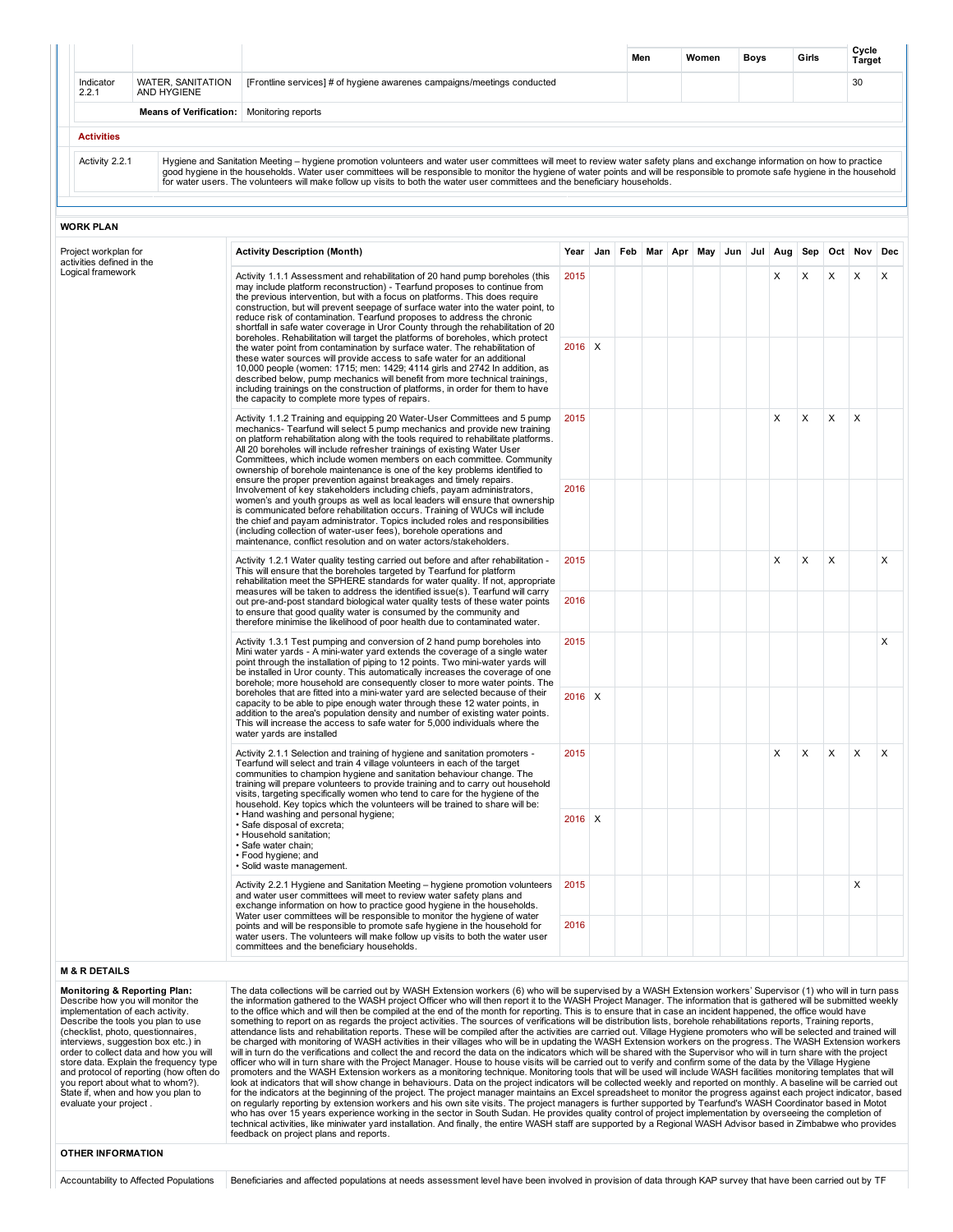|                                                                                                                                                                                                                                                                                                                                                                                                                                                                                                                                                                                                                                                                                                                                                                                                                                                                                                                                                                                                                                                                                                                                                                                                                                                                                                                                                                                                                                                                                                                                                                                                                                                                                                                                                                                                                                                                                                                                                                                                                                                     |                                                                              |                                                                           |  |              |          |                                                 |               | beneficiaries and the affected population, just to make sure that no divisions arise because of one's status in the community. |    | and also through Key Informant linterviews. In the pProject design, information of where the affected populations are located was provided by the local leaders.<br>During project implementation, the approach will be to involve the community members from the very start of the project so that they take ownership of the project.<br>Beneficiaries and affected populations will be able to give feedback and complaints about the project implementation through meetings with community through<br>organized meetings that will take place quarterly and the outcomes of the minutes will be used to make decisions. Also through these forums, TF will be able to give<br>feedbacks on action points agreed to be worked on. To ensure that the principle of Do No Harm is observed, the community groups will be considerate of both the                                                                                                                                                                                                                                                                                                                                                                                                                                                                                                                                                                                                                                                                                                                                                                                                                                                                                                                                                                                                                            |                    |  |  |  |
|-----------------------------------------------------------------------------------------------------------------------------------------------------------------------------------------------------------------------------------------------------------------------------------------------------------------------------------------------------------------------------------------------------------------------------------------------------------------------------------------------------------------------------------------------------------------------------------------------------------------------------------------------------------------------------------------------------------------------------------------------------------------------------------------------------------------------------------------------------------------------------------------------------------------------------------------------------------------------------------------------------------------------------------------------------------------------------------------------------------------------------------------------------------------------------------------------------------------------------------------------------------------------------------------------------------------------------------------------------------------------------------------------------------------------------------------------------------------------------------------------------------------------------------------------------------------------------------------------------------------------------------------------------------------------------------------------------------------------------------------------------------------------------------------------------------------------------------------------------------------------------------------------------------------------------------------------------------------------------------------------------------------------------------------------------|------------------------------------------------------------------------------|---------------------------------------------------------------------------|--|--------------|----------|-------------------------------------------------|---------------|--------------------------------------------------------------------------------------------------------------------------------|----|-------------------------------------------------------------------------------------------------------------------------------------------------------------------------------------------------------------------------------------------------------------------------------------------------------------------------------------------------------------------------------------------------------------------------------------------------------------------------------------------------------------------------------------------------------------------------------------------------------------------------------------------------------------------------------------------------------------------------------------------------------------------------------------------------------------------------------------------------------------------------------------------------------------------------------------------------------------------------------------------------------------------------------------------------------------------------------------------------------------------------------------------------------------------------------------------------------------------------------------------------------------------------------------------------------------------------------------------------------------------------------------------------------------------------------------------------------------------------------------------------------------------------------------------------------------------------------------------------------------------------------------------------------------------------------------------------------------------------------------------------------------------------------------------------------------------------------------------------------------------------------|--------------------|--|--|--|
| Implementation Plan: Describe for<br>each activity how you plan to<br>implement it and who is carrying out<br>what.                                                                                                                                                                                                                                                                                                                                                                                                                                                                                                                                                                                                                                                                                                                                                                                                                                                                                                                                                                                                                                                                                                                                                                                                                                                                                                                                                                                                                                                                                                                                                                                                                                                                                                                                                                                                                                                                                                                                 | implementation of the activities.                                            |                                                                           |  |              |          |                                                 |               |                                                                                                                                |    | The project activities will be implemented solely by TF staff in conjunction with the community groups that will be formed to ensure that the project is owned by the<br>community, i.e. Village hygiene promoters and Water User Committees and the local leadership structures like the chiefs. Each of the locations will have 2 WASH<br>Extension workers whose main responsibility will be the collection and recording of data; these will be local staff from the areas targeted. They will then be reporting<br>to a WASH Extension worker supervisor who will be reporting to the WASH Project Officer who in turn will be reporting to the WASH Project Manager. WASH<br>Cluster coordination will be carried out at County level to ensure that there is sharing among sector agencies on monthly basis. Also quarterly meetings will be<br>carried out by TF with the authorities and beneficiaries to identify what the impact is of the project and also find out what the challenges will be during the                                                                                                                                                                                                                                                                                                                                                                                                                                                                                                                                                                                                                                                                                                                                                                                                                                                        |                    |  |  |  |
| Coordination with other Organizations<br>in project area                                                                                                                                                                                                                                                                                                                                                                                                                                                                                                                                                                                                                                                                                                                                                                                                                                                                                                                                                                                                                                                                                                                                                                                                                                                                                                                                                                                                                                                                                                                                                                                                                                                                                                                                                                                                                                                                                                                                                                                            | Name of the organization                                                     |                                                                           |  |              |          | Areas/activities of collaboration and rationale |               |                                                                                                                                |    |                                                                                                                                                                                                                                                                                                                                                                                                                                                                                                                                                                                                                                                                                                                                                                                                                                                                                                                                                                                                                                                                                                                                                                                                                                                                                                                                                                                                                                                                                                                                                                                                                                                                                                                                                                                                                                                                               |                    |  |  |  |
|                                                                                                                                                                                                                                                                                                                                                                                                                                                                                                                                                                                                                                                                                                                                                                                                                                                                                                                                                                                                                                                                                                                                                                                                                                                                                                                                                                                                                                                                                                                                                                                                                                                                                                                                                                                                                                                                                                                                                                                                                                                     | 1. Catholic Relief Services<br>(CRS)                                         |                                                                           |  |              |          |                                                 |               | implementation in the different areas being targeted will be done between CRS and TF                                           |    | Hygiene Promotion in areas of activity implementation. We shall work with CRS to ensure that the villages that are being targeted<br>by CRS are not the same being targeted by TF to ensure that there is no deprivation of service provision from some villages<br>while others are benefitting from both organizations. Also sharing information about WASH concerns that arise during the                                                                                                                                                                                                                                                                                                                                                                                                                                                                                                                                                                                                                                                                                                                                                                                                                                                                                                                                                                                                                                                                                                                                                                                                                                                                                                                                                                                                                                                                                  |                    |  |  |  |
| Environmental Marker Code                                                                                                                                                                                                                                                                                                                                                                                                                                                                                                                                                                                                                                                                                                                                                                                                                                                                                                                                                                                                                                                                                                                                                                                                                                                                                                                                                                                                                                                                                                                                                                                                                                                                                                                                                                                                                                                                                                                                                                                                                           |                                                                              | A: Neutral Impact on environment with No mitigation                       |  |              |          |                                                 |               |                                                                                                                                |    |                                                                                                                                                                                                                                                                                                                                                                                                                                                                                                                                                                                                                                                                                                                                                                                                                                                                                                                                                                                                                                                                                                                                                                                                                                                                                                                                                                                                                                                                                                                                                                                                                                                                                                                                                                                                                                                                               |                    |  |  |  |
| Gender Marker Code                                                                                                                                                                                                                                                                                                                                                                                                                                                                                                                                                                                                                                                                                                                                                                                                                                                                                                                                                                                                                                                                                                                                                                                                                                                                                                                                                                                                                                                                                                                                                                                                                                                                                                                                                                                                                                                                                                                                                                                                                                  |                                                                              | 2a-The project is designed to contribute significantly to gender equality |  |              |          |                                                 |               |                                                                                                                                |    |                                                                                                                                                                                                                                                                                                                                                                                                                                                                                                                                                                                                                                                                                                                                                                                                                                                                                                                                                                                                                                                                                                                                                                                                                                                                                                                                                                                                                                                                                                                                                                                                                                                                                                                                                                                                                                                                               |                    |  |  |  |
| Justify Chosen Gender Marker Code<br>The project is designed to contribute significantly to gender equality (2a). First, the gender and age analysis have been taken into account in the needs<br>assessment. In Uror county, it is common practice that the women collect water, clean the child's bottom after defecation, and prepare food. As a result, the<br>assessment is designed to measure the time spent in doing these activities, measure the rate of knowledge and practice in safe hygiene practices, and identify<br>other needs resulting from these common practices. The sampling in the needs assessment has specifically targeted women more than men. Second, the gender<br>and age analysis is reflected in the outcomes. For example, in improving the water points for vulnerable communities, Tearfund is targeting women who are<br>traditionally responsible for collecting water. Finally, the gender and age analysis is reflected in the activities. The cultural change in behaviour that is required will<br>mainly come from the practices around child care, water collection and usage, and cooking that are all in the female domain in S. Sudan. Therefore by specifically<br>targeting the education of women the intervention will have a bigger impact on women and children that are more vulnerable to malnutrition at the household level. At<br>least 50% of the Water User Committee members will be women, and by improving the water supply infrastructure Tearfund contributes to easing the burden of<br>water collection for women. Household visits by hygiene promotion volunteers contributes to women and children's influence in practising safe hygiene and<br>sanitation in their communities. Tearfund will encourage the community to select female volunteers because they play a significant role in the household, as<br>mentioned.                                                                                                                                                  |                                                                              |                                                                           |  |              |          |                                                 |               |                                                                                                                                |    |                                                                                                                                                                                                                                                                                                                                                                                                                                                                                                                                                                                                                                                                                                                                                                                                                                                                                                                                                                                                                                                                                                                                                                                                                                                                                                                                                                                                                                                                                                                                                                                                                                                                                                                                                                                                                                                                               |                    |  |  |  |
| <b>Protection Mainstreaming</b>                                                                                                                                                                                                                                                                                                                                                                                                                                                                                                                                                                                                                                                                                                                                                                                                                                                                                                                                                                                                                                                                                                                                                                                                                                                                                                                                                                                                                                                                                                                                                                                                                                                                                                                                                                                                                                                                                                                                                                                                                     | are also being held to exchange information and analyse recent developments. |                                                                           |  |              |          |                                                 |               |                                                                                                                                |    | Tearfund is transparent about beneficiary selection purely on basis of needs targeting the most vulnerable, regardless of tribe, ethnicity, gender or political or<br>religious beliefs. Needs based selection on pre-defined vulnerability criteria, is in accordance with international humanitarian standards. The project focuses on life-<br>saving activities, based on humanitarian imperatives including conflict sensitivity and impartiality in needs-based selection of beneficiaries. Although the local<br>population, the Lou Nuer were required to surrender weapons during the disarmament process in early 2012, they have rearmed again which has been aided<br>inadvertently by a community policing effort whereby the government has been allowing citizens to be armed for self-defence and property protection. Therefore<br>arms are circulating amongst the cattle population of the intervention area. Tearfund staff will monitor the activities of this project at all stages to ensure that the<br>targeting of beneficiaries is done according to standards and to ensure aid is delivered to vulnerable populations effectively, reducing risk of aid diversion to benefit<br>armed groups as such. Project management is subject to tight security management—for Tearfund staff and beneficiaries. This responsibility lies with the Area<br>Coordinator, yet all team members gather and analyse security information. Inter-agency meetings, on regular and ad hoc basis as and when deemed necessary,<br>Furthermore, the delivery and monitoring of the project will encourage beneficiary participation in all the outcomes, which empowers communities to identify needs in<br>the community, the resources to meet those needs, and a plan to complete the initiative with only facilitative support from Tearfund. Under the current |                    |  |  |  |
| circumstances, in which insecurity is regular, this gives communities ownership over the emergency response.<br>Safety and Security<br>Security has remained very fluid and though less volatile since May 2015 in Uror. Although it slightly improved from active fighting between government and<br>SPLA/IO on the frontline in Pajut (along the border with Duk county), community members in some areas in close proximity have fled to the neighbouring 'safer'<br>payams on the Motot side of River Fulus. In general, the entire Uror county remains relatively calm with isolated cases of Murle attacks. The most recent attack<br>was in mid-July in Pieri, but the locals mobilized, followed and recovered the cattle that had been taken away. The threats of government attacks on the opposition<br>still stand and communities continue to live in fear. Tearfund is committed to the security of its operations against all major risks, particularly in the current conflict.<br>TF has an expatriate Security Manager to closely advise the Area Coordinator and Area Operations Manager, in addition to Juba-based staff, on the movement of<br>the conflict and its potential impact on operations. Depending on the analysis, TF will use its security protocol revised in July 2014 to determine the best course of<br>action. Staff have been trained on security and first aid, with a good security team culture. TF has been working in Uror for many years and built lasting, strong<br>relationships with beneficiaries, village leaders, community groups local authorities and ministries. Therefore, should there be any issues regarding local security or<br>motivation, TF will first draw on its excellent relations with relevant people, engaging them in actively mitigating the risks to effectively implementing the programme.<br>Tearfund uses a detailed Threat Assessment and Action Matrix in which the security triangle is embedded as a methodology in day to day operations to mitigate<br>risks. |                                                                              |                                                                           |  |              |          |                                                 |               |                                                                                                                                |    |                                                                                                                                                                                                                                                                                                                                                                                                                                                                                                                                                                                                                                                                                                                                                                                                                                                                                                                                                                                                                                                                                                                                                                                                                                                                                                                                                                                                                                                                                                                                                                                                                                                                                                                                                                                                                                                                               |                    |  |  |  |
| Tearfund maintains 2 vehicles at its base in Motot which provide transport when the ground is not soaked with rainwater. As of July 2015, the roads in Uror county<br>Access<br>remain open to vehicular movement. Otherwise, Tearfund management staff walk to project sites to conduct monitoring and quality control. Project implementation<br>is completed by extension workers who are from the targeted communities. Staff always move with a satellite phone or access to HF radio because there is no cell<br>phone network in Uror. Otherwise, Tearfund staff coordinate with the local authorities and others from the community to learn about accessibility in specific<br>locations before moving to the intended area. From Juba, Tearfund has an agreement with MAF for weekly charters of relevant project supplies and goods to<br>maintain its base in Motot. Teafund further relies on the UNHAS weekly helicopter to Motot for personnel movement.                                                                                                                                                                                                                                                                                                                                                                                                                                                                                                                                                                                                                                                                                                                                                                                                                                                                                                                                                                                                                                                                             |                                                                              |                                                                           |  |              |          |                                                 |               |                                                                                                                                |    |                                                                                                                                                                                                                                                                                                                                                                                                                                                                                                                                                                                                                                                                                                                                                                                                                                                                                                                                                                                                                                                                                                                                                                                                                                                                                                                                                                                                                                                                                                                                                                                                                                                                                                                                                                                                                                                                               |                    |  |  |  |
| <b>BUDGET</b>                                                                                                                                                                                                                                                                                                                                                                                                                                                                                                                                                                                                                                                                                                                                                                                                                                                                                                                                                                                                                                                                                                                                                                                                                                                                                                                                                                                                                                                                                                                                                                                                                                                                                                                                                                                                                                                                                                                                                                                                                                       |                                                                              |                                                                           |  |              |          |                                                 |               |                                                                                                                                |    |                                                                                                                                                                                                                                                                                                                                                                                                                                                                                                                                                                                                                                                                                                                                                                                                                                                                                                                                                                                                                                                                                                                                                                                                                                                                                                                                                                                                                                                                                                                                                                                                                                                                                                                                                                                                                                                                               |                    |  |  |  |
| 1 Staff and Other Personnel Costs (please itemize costs of staff, consultants and other personnel to be recruited directly by the implementing partner for project implementation)                                                                                                                                                                                                                                                                                                                                                                                                                                                                                                                                                                                                                                                                                                                                                                                                                                                                                                                                                                                                                                                                                                                                                                                                                                                                                                                                                                                                                                                                                                                                                                                                                                                                                                                                                                                                                                                                  |                                                                              |                                                                           |  |              |          |                                                 |               |                                                                                                                                |    |                                                                                                                                                                                                                                                                                                                                                                                                                                                                                                                                                                                                                                                                                                                                                                                                                                                                                                                                                                                                                                                                                                                                                                                                                                                                                                                                                                                                                                                                                                                                                                                                                                                                                                                                                                                                                                                                               |                    |  |  |  |
| Code   Budget Line Description                                                                                                                                                                                                                                                                                                                                                                                                                                                                                                                                                                                                                                                                                                                                                                                                                                                                                                                                                                                                                                                                                                                                                                                                                                                                                                                                                                                                                                                                                                                                                                                                                                                                                                                                                                                                                                                                                                                                                                                                                      | D/S<br>Unit<br><b>Quantity</b>                                               |                                                                           |  | Unit<br>Cost | Duration | Percent<br>Charged to                           | Total<br>Cost | 2015                                                                                                                           |    | 2016                                                                                                                                                                                                                                                                                                                                                                                                                                                                                                                                                                                                                                                                                                                                                                                                                                                                                                                                                                                                                                                                                                                                                                                                                                                                                                                                                                                                                                                                                                                                                                                                                                                                                                                                                                                                                                                                          | Quarterly<br>Total |  |  |  |
|                                                                                                                                                                                                                                                                                                                                                                                                                                                                                                                                                                                                                                                                                                                                                                                                                                                                                                                                                                                                                                                                                                                                                                                                                                                                                                                                                                                                                                                                                                                                                                                                                                                                                                                                                                                                                                                                                                                                                                                                                                                     |                                                                              |                                                                           |  |              |          | CHF / ERF                                       |               | Q3                                                                                                                             | Q4 | Q1                                                                                                                                                                                                                                                                                                                                                                                                                                                                                                                                                                                                                                                                                                                                                                                                                                                                                                                                                                                                                                                                                                                                                                                                                                                                                                                                                                                                                                                                                                                                                                                                                                                                                                                                                                                                                                                                            |                    |  |  |  |

|     |                                                                                                                                                                                                                                                                                |   |                |            |   | CHF / ERF |          | Q <sub>3</sub> | <b>Q4</b> | Q <sub>1</sub> |          |
|-----|--------------------------------------------------------------------------------------------------------------------------------------------------------------------------------------------------------------------------------------------------------------------------------|---|----------------|------------|---|-----------|----------|----------------|-----------|----------------|----------|
| 1.1 | <b>WASH Coordinator</b>                                                                                                                                                                                                                                                        | D | 1              | $3420 \ 6$ |   | 20.00%    | 4,104.00 | 1,368.00       | 1,368.00  | 1,368.00       | 4,104.00 |
|     | The WASH Coordinator provides technical oversight of the implementation of the project. He is directly managed by the Deputy Country Director, but is also dotted-line<br>managed by the Area Coordinator.                                                                     |   |                |            |   |           |          |                |           |                |          |
| 1.2 | WASH Project Manager                                                                                                                                                                                                                                                           | D |                | 2850 6     |   | 20.00%    | 3,420.00 | 1,140.00       | 1,140.00  | 1,140.00       | 3,420.00 |
|     | The WASH Project Manager is critical to the implementation of the project. He provides assurance of quality, planning, and implementation of the project. He is directly managed<br>by the Area Coordinator.                                                                   |   |                |            |   |           |          |                |           |                |          |
| 1.3 | WASH Project Officer                                                                                                                                                                                                                                                           | D | 1              | $1627$ 6   |   | 50.00%    | 4.881.00 | 1.627.00       | 1,627.00  | 1,627.00       | 4,881.00 |
|     | The WASH Project Officer, along with the assistant, provide direction to the extension workers in the implementation of the project. They also lead the training of the Water User<br>Committees and Pump Mechanics. As such, they are critical to the project implementation. |   |                |            |   |           |          |                |           |                |          |
| 1.4 | WASH Assistant Project Officer                                                                                                                                                                                                                                                 | D |                | $1310 \ 6$ |   | 20.00%    | 1,572.00 | 524.00         | 524.00    | 524.00         | 1,572.00 |
|     | The WASH Assistant, along with the Project Officer, provide direction to the extension workers in the implementation of the project. They also lead the training of the Water User<br>Committees and Pump Mechanics. As such, they are critical to the project implementation. |   |                |            |   |           |          |                |           |                |          |
| 1.5 | <b>WASH Extension Workers</b>                                                                                                                                                                                                                                                  | D | $\overline{2}$ | 501        | 6 | 100.00%   | 6,012.00 | 2,004.00       | 2,004.00  | 2,004.00       | 6,012.00 |
|     | The WASH extension workers are critical to the implementation of the project, particularly in monitoring the trainings and meetings between Water User Committees and hygiene<br>promotion volunteers. They are supervised by the WASH Project Officer and Assistant.          |   |                |            |   |           |          |                |           |                |          |
| 1.6 | Casual Labour                                                                                                                                                                                                                                                                  | D | 30             | 8          | 6 | 100.00%   | 1,440.00 | 480.00         | 480.00    | 480.00         | 1.440.00 |
|     | Casual labour is required for the loading and offloading of cargo flights. 30 individuals are expected to be used.                                                                                                                                                             |   |                |            |   |           |          |                |           |                |          |
|     |                                                                                                                                                                                                                                                                                |   |                |            |   |           |          |                |           |                |          |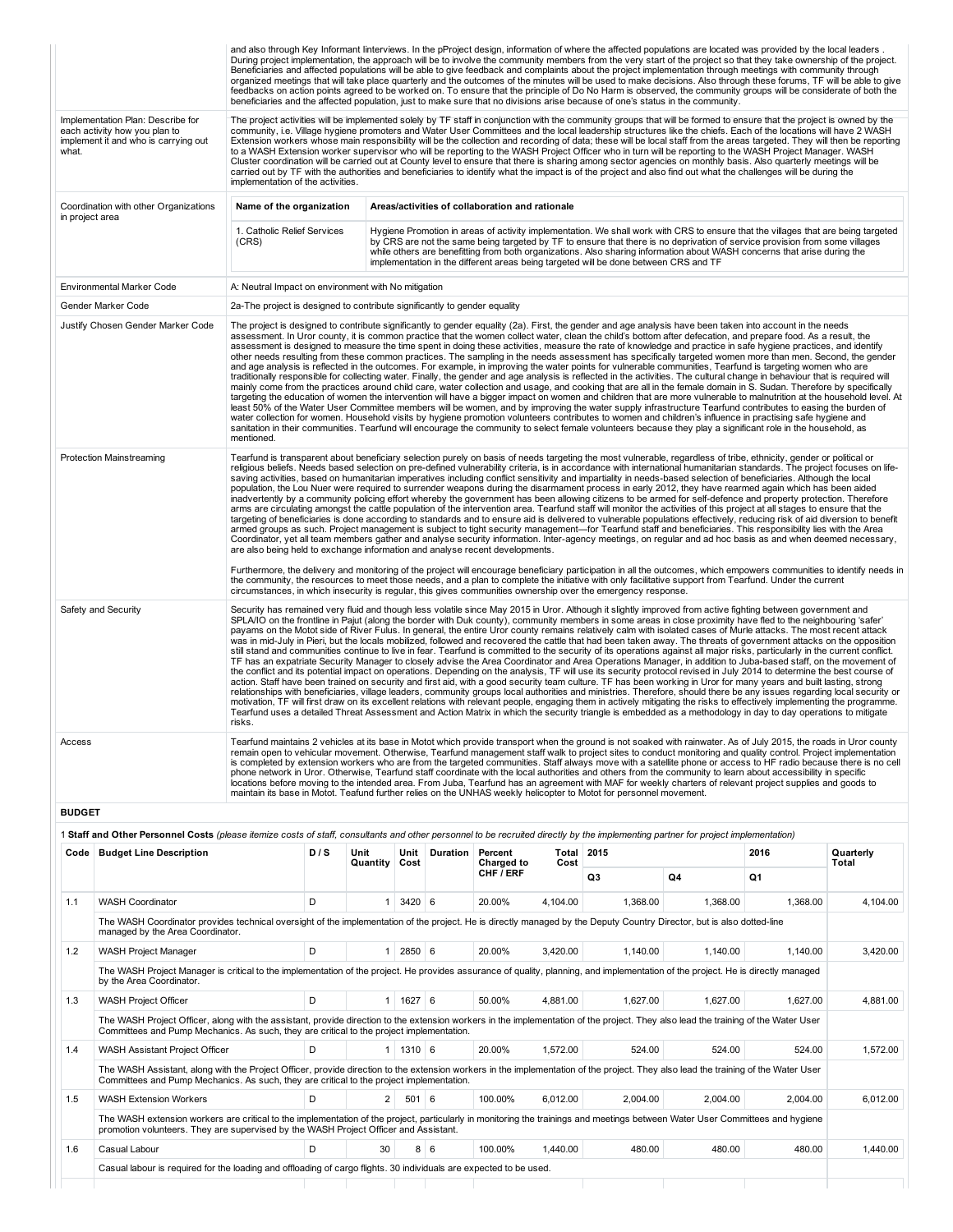| 1.7  | Area Coordinator                                                                                                                                                                                                                                                                                                                                                                | D   |                  | 1   4446   6         |                 | 20.00%                             | 5,335.20      | 1,778.40   | 1,778.40  | 1,778.40   | 5,335.20           |
|------|---------------------------------------------------------------------------------------------------------------------------------------------------------------------------------------------------------------------------------------------------------------------------------------------------------------------------------------------------------------------------------|-----|------------------|----------------------|-----------------|------------------------------------|---------------|------------|-----------|------------|--------------------|
|      | The Area Coordinator is the most senior position in Tearfund's base in Jonglei. She is responsible for the implementation and quality of the project.                                                                                                                                                                                                                           |     |                  |                      |                 |                                    |               |            |           |            |                    |
| 1.8  | Finance Officer                                                                                                                                                                                                                                                                                                                                                                 | D   | 1                | $1627$ 6             |                 | 20.00%                             | 1.952.40      | 650.80     | 650.80    | 650.80     | 1,952.40           |
|      | The Finance Officer is directly managed by the Area Coordinator. He is critical to the timely payments to local staff hired on the project, in addition to providing oversight on HR<br>issues.                                                                                                                                                                                 |     |                  |                      |                 |                                    |               |            |           |            |                    |
| 1.9  | <b>HR Officer</b>                                                                                                                                                                                                                                                                                                                                                               | D   |                  | 1   1627   6         |                 | 20.00%                             | 1,952.40      | 650.80     | 650.80    | 650.80     | 1,952.40           |
|      | The HR Officer is directly managed by the Area Coordinator. He is critical to the timely payments to local staff hired on the project, in addition to providing oversight on HR<br>issues.                                                                                                                                                                                      |     |                  |                      |                 |                                    |               |            |           |            |                    |
| 1.10 | Logistics Officer                                                                                                                                                                                                                                                                                                                                                               | D   | 1                | 1627                 | 6               | 20.00%                             | 1,952.40      | 650.80     | 650.80    | 650.80     | 1,952.40           |
|      | The Logistics Officer is directly managed by the Area Coordinator. He provides Logistical Support for the procurement of goods related to the project and maintenance of the<br>base operations--critical to the movement of staff from the base to targeted villages. He is also responsible for planning flights to and from Motot where Tearfund is based in<br>Uror county. |     |                  |                      |                 |                                    |               |            |           |            |                    |
| 1.11 | Senior Logistics Assistant                                                                                                                                                                                                                                                                                                                                                      | D   |                  | $1 \mid 1224 \mid 6$ |                 | 40.00%                             | 2.937.60      | 979.20     | 979.20    | 979.20     | 2,937.60           |
|      | The Senior Logistics Assistant is directly managed by the Logistics Officer. He provides support for the administrative steps, including the processing of critical paperwork, as<br>part of Tearfund's logistical policies and procedures                                                                                                                                      |     |                  |                      |                 |                                    |               |            |           |            |                    |
| 1.12 | M&E Officer                                                                                                                                                                                                                                                                                                                                                                     | D   |                  | 1   1627   6         |                 | 20.00%                             | 1,952.40      | 650.80     | 650.80    | 650.80     | 1,952.40           |
|      | The M&E Officer is managed by the Area Coordinator. He collects all information related to the project and manages its recording and presentation in Tearfund's M&E template,<br>which is shared with Juba for reporting purposes as part of Tearfund's obligations to CHF.                                                                                                     |     |                  |                      |                 |                                    |               |            |           |            |                    |
| 1.13 | Driver                                                                                                                                                                                                                                                                                                                                                                          | D   | $\mathbf{1}$     | 557 6                |                 | 20.00%                             | 668.40        | 222.80     | 222.80    | 222.80     | 668.40             |
|      | Tearfund is optimizing the dry season to meet the urgent WASH needs in 15 villages. Vehicular movement during the dry season is possible. As such, a driver is critical to the<br>movement of staff to and from the targeted villages.                                                                                                                                          |     |                  |                      |                 |                                    |               |            |           |            |                    |
| 1.14 | Cooks                                                                                                                                                                                                                                                                                                                                                                           | D   | 6                | 557                  | 6               | 20.00%                             | 4.010.40      | 1,336.80   | 1,336.80  | 1.336.80   | 4.010.40           |
|      | The cooks provide necessary food preparation for staff on the project.                                                                                                                                                                                                                                                                                                          |     |                  |                      |                 |                                    |               |            |           |            |                    |
| 1.15 | Cleaners                                                                                                                                                                                                                                                                                                                                                                        | D   | $\overline{2}$   | 425 6                |                 | 20.00%                             | 1,020.00      | 340.00     | 340.00    | 340.00     | 1,020.00           |
|      | The cleaners are responsible for maintaining the cleanliness of the base and assisting the cooks as needed.                                                                                                                                                                                                                                                                     |     |                  |                      |                 |                                    |               |            |           |            |                    |
| 1.16 | Guards                                                                                                                                                                                                                                                                                                                                                                          | D   | 5.5              | $425 \mid 6$         |                 | 20.00%                             | 2,805.00      | 935.00     | 935.00    | 935.00     | 2,805.00           |
|      | Uror county is in an insecure environment in Jonglei state. Guards play a critical role in protecting Tearfund's base in Motot.                                                                                                                                                                                                                                                 |     |                  |                      |                 |                                    |               |            |           |            |                    |
| 1.17 | <b>Country Director</b>                                                                                                                                                                                                                                                                                                                                                         | S   |                  | $1 \mid 7478 \mid 6$ |                 | 10.00%                             | 4,486.80      | 1,495.60   | 1,495.60  | 1,495.60   | 4,486.80           |
|      | The Country Director provides critical support for the quality of the project's implementation and troubleshooting if and when problems arise. The Country Director also plays an<br>important role in maintaining relationships with UNDP. Monitoring will be a significant component of her role.                                                                             |     |                  |                      |                 |                                    |               |            |           |            |                    |
| 1.18 | Deputy Country Director                                                                                                                                                                                                                                                                                                                                                         | S   | 1 <sup>1</sup>   | 5964 6               |                 | 20.00%                             | 7,156.80      | 2,385.60   | 2,385.60  | 2,385.60   | 7,156.80           |
|      | The Deputy Country Director provides critical support for the quality of the project's implementation and troubleshooting if and when problems arise. Monitoring will be a                                                                                                                                                                                                      |     |                  |                      |                 |                                    |               |            |           |            |                    |
|      | significant component of her role.                                                                                                                                                                                                                                                                                                                                              | S   |                  |                      |                 |                                    |               |            |           |            |                    |
| 1.19 | <b>Head of Support Services</b><br>The logistical requirements related to project implementation in Uror county requires greater oversight and participation among the Logistics staff. The Head of Support Services                                                                                                                                                            |     | 1 <sup>1</sup>   | $5964 \ 6$           |                 | 10.00%                             | 3,578.40      | 1,192.80   | 1,192.80  | 1,192.80   | 3,578.40           |
|      | provides critical support to the planning and organization of the delivery of necessary cargo to the field, alongside the other support services provided from Juba (Finance and<br>HR).                                                                                                                                                                                        |     |                  |                      |                 |                                    |               |            |           |            |                    |
| 1.20 | Finance Manager                                                                                                                                                                                                                                                                                                                                                                 | S   | 1 <sup>1</sup>   | 5378 6               |                 | 10.00%                             | 3,226.80      | 1,075.60   | 1,075.60  | 1,075.60   | 3.226.80           |
|      | The Finance Manager provides necessary support to the field for the payment of salaries and other costs related to the project, notably to suppliers based in Juba. The FM<br>works with Finance staff in the field and is managed by the Head of Support Services.                                                                                                             |     |                  |                      |                 |                                    |               |            |           |            |                    |
| 1.21 | Logistics Manager                                                                                                                                                                                                                                                                                                                                                               | S   |                  | 1   5111   6         |                 | 10.00%                             | 3,066.60      | 1,022.20   | 1,022.20  | 1,022.20   | 3,066.60           |
|      | The Logistics Manager is critical to managing the process of procurement, arranging flights to the field, and the delivery of supplies. The LM works with the Logistics team in the<br>field and is managed by the Head of Support Services.                                                                                                                                    |     |                  |                      |                 |                                    |               |            |           |            |                    |
| 1.22 | Programme Development Coordinator                                                                                                                                                                                                                                                                                                                                               | S   | 1                | $5013$ 6             |                 | 20.00%                             | 6,015.60      | 2.005.20   | 2,005.20  | 2,005.20   | 6,015.60           |
|      | The Programme Development Coordinator provides support for the collection of information and reporting to CHF. He is the focal point for UNDP in contract management.                                                                                                                                                                                                           |     |                  |                      |                 |                                    |               |            |           |            |                    |
| 1.23 | <b>Staff Medical Costs</b>                                                                                                                                                                                                                                                                                                                                                      | D   |                  | 1   1200   6         |                 | 20.00%                             | 1,440.00      | 480.00     | 480.00    | 480.00     | 1,440.00           |
|      | Medical support for national staff is not included in the salaries above.                                                                                                                                                                                                                                                                                                       |     |                  |                      |                 |                                    |               |            |           |            |                    |
| 1.24 | Food Per Diems                                                                                                                                                                                                                                                                                                                                                                  | D   | 12               | $14 \mid 6$          |                 | 20.00%                             | 201.60        | 67.20      | 67.20     | 67.20      | 201.60             |
|      | Per diems are required for daylong and overnight stays for project staff, calculated at 12 per diems required per month                                                                                                                                                                                                                                                         |     |                  |                      |                 |                                    |               |            |           |            |                    |
|      | <b>Section Total</b>                                                                                                                                                                                                                                                                                                                                                            |     |                  |                      |                 |                                    | 75,187.80     | 25,062.60  | 25,062.60 | 25,062.60  | 75,187.80          |
|      |                                                                                                                                                                                                                                                                                                                                                                                 |     |                  |                      |                 |                                    |               |            |           |            |                    |
|      | 2 Supplies, Commodities, Materials (please itemize direct and indirect costs of consumables to be purchased under the project, including associated transportation, freight, storage and distribution costs)                                                                                                                                                                    |     |                  |                      |                 |                                    |               |            |           |            |                    |
|      | Code   Budget Line Description                                                                                                                                                                                                                                                                                                                                                  | D/S | Unit<br>Quantity | Unit<br>Cost         | <b>Duration</b> | Percent<br>Charged to<br>CHF / ERF | Total<br>Cost | 2015<br>Q3 | Q4        | 2016<br>Q1 | Quarterly<br>Total |
|      |                                                                                                                                                                                                                                                                                                                                                                                 |     |                  |                      |                 |                                    |               |            |           |            |                    |
| 2.1  | Mini Water Yards Installation                                                                                                                                                                                                                                                                                                                                                   | D   |                  | 2 13732 1            |                 | 100.00%                            | 27,464.00     | 13,732.00  | 13,732.00 | 0.00       | 27,464.00          |
|      | Installation includes the cost of the materials for installing the yard (e.g. pipes, water points). The unit cost is calculated based on the costs of these materials in Juba and is one<br>lumpsum per water yard                                                                                                                                                              |     |                  |                      |                 |                                    |               |            |           |            |                    |
| 2.2  | Borehole rehabilitation with water trough                                                                                                                                                                                                                                                                                                                                       | D   | 20               | 1380 1               |                 | 100.00%                            | 27,600.00     | 13,800.00  | 13,800.00 | 0.00       | 27,600.00          |
|      | The cost of rehabilitation includes the civil construction materials required where platform rehabilitation is necessary. The cost is calculated according to the number of<br>boreholes (20 boreholes).                                                                                                                                                                        |     |                  |                      |                 |                                    |               |            |           |            |                    |
| 2.3  | Water user committee development and training                                                                                                                                                                                                                                                                                                                                   | D   | 20               | $125$ 2              |                 | 100.00%                            | 5,000.00      | 1,666.66   | 1,666.66  | 1,666.68   | 5,000.00           |
|      | The training of water user committees is critical to supporting the sustainability of the borehole. The sessions focus on the functions of a water user committee. Training inputs<br>include space and other consumables for the members, including materials for the trainer. Tearfund's training rate for this activity is 125 USD for 1 sessions led by project staff.      |     |                  |                      |                 |                                    |               |            |           |            |                    |
|      | The trainings will be in the targeted villages in Uror.                                                                                                                                                                                                                                                                                                                         | D   | 5                |                      |                 | 100.00%                            | 1,250.00      | 625.00     | 625.00    | 0.00       |                    |
| 2.4  | Pump mechanic training/refresher<br>The training of pump mechanics is critical to supporting the sustainability of the borehole. The sessions focus on the steps needed to common borehole repairs. Training inputs                                                                                                                                                             |     |                  | $125$ 2              |                 |                                    |               |            |           |            | 1,250.00           |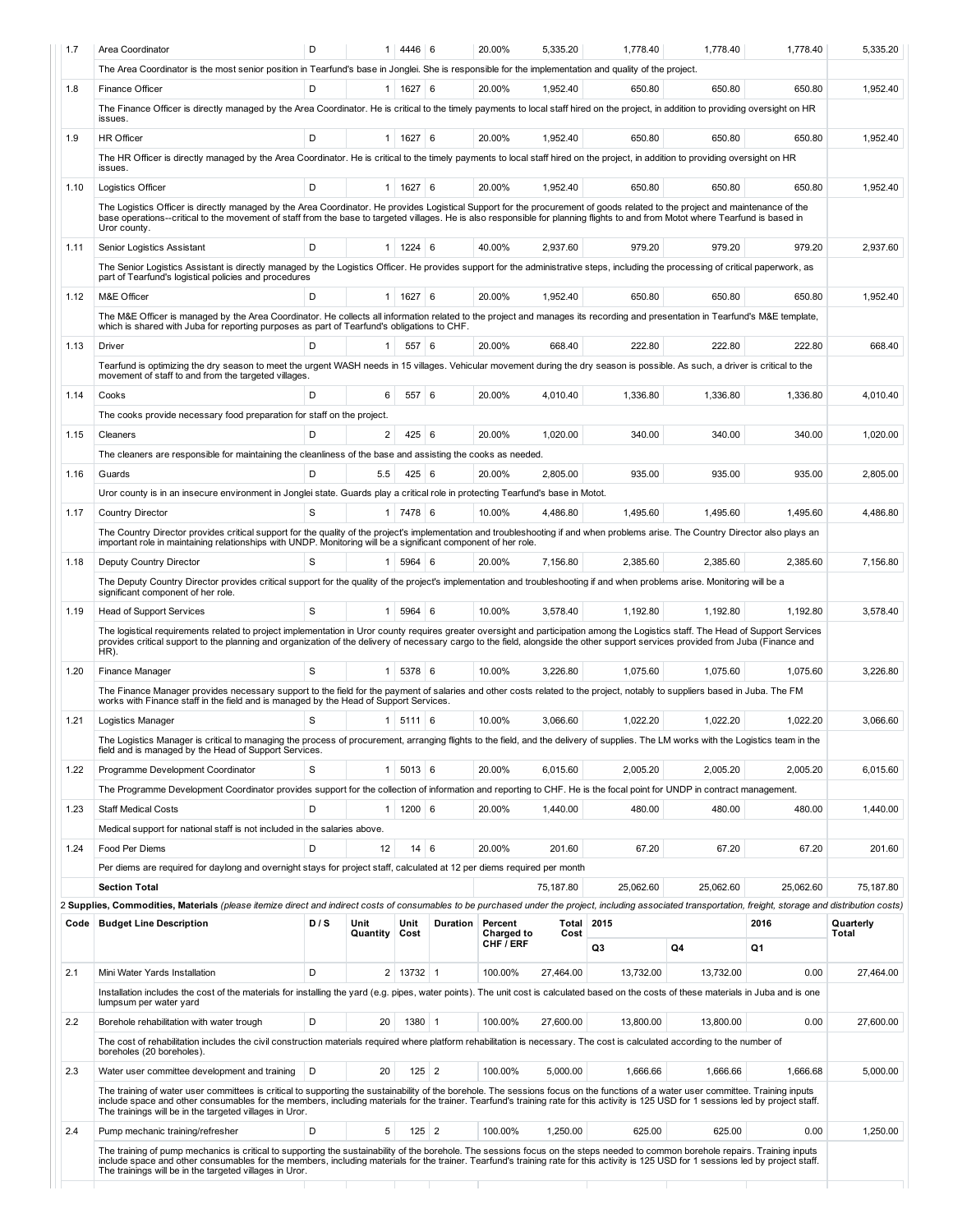| 2.5                                                          | Water testing consumables                 |                                                                                                                                                                                                                                                                                                                                                                                                                                                                          | D        | 1 <sub>1</sub>   | 1929 1         |                 | 100.00%                            | 1,929.00               |    | 643.00    | 643.00      | 643.00        | 1,929.00                                                                                                                                            |
|--------------------------------------------------------------|-------------------------------------------|--------------------------------------------------------------------------------------------------------------------------------------------------------------------------------------------------------------------------------------------------------------------------------------------------------------------------------------------------------------------------------------------------------------------------------------------------------------------------|----------|------------------|----------------|-----------------|------------------------------------|------------------------|----|-----------|-------------|---------------|-----------------------------------------------------------------------------------------------------------------------------------------------------|
|                                                              | consumables.                              | This will be done using a standard DelAgua water testing kit, where the bacteriological and physical are within the acceptable standards. These costs cover a portion of those                                                                                                                                                                                                                                                                                           |          |                  |                |                 |                                    |                        |    |           |             |               |                                                                                                                                                     |
|                                                              | <b>Section Total</b>                      |                                                                                                                                                                                                                                                                                                                                                                                                                                                                          |          |                  |                |                 |                                    | 63.243.00              |    | 30.466.66 | 30,466.66   | 2.309.68      | 63.243.00                                                                                                                                           |
|                                                              |                                           | 3 Equipment (please itemize costs of non-consumables to be purchased under the project)                                                                                                                                                                                                                                                                                                                                                                                  |          |                  |                |                 |                                    |                        |    |           |             |               |                                                                                                                                                     |
| Code                                                         | <b>Budget Line Description</b>            |                                                                                                                                                                                                                                                                                                                                                                                                                                                                          | D/S      | Unit             | Unit           | Duration        | Percent                            | Total                  |    | 2015      |             | 2016          | Quarterly                                                                                                                                           |
|                                                              |                                           |                                                                                                                                                                                                                                                                                                                                                                                                                                                                          |          | Quantity         | Cost           |                 | Charged to<br>CHF <i>i</i> ERF     | Cost                   | Q3 |           | Q4          | Q1            | Total                                                                                                                                               |
|                                                              | <b>Section Total</b>                      |                                                                                                                                                                                                                                                                                                                                                                                                                                                                          |          |                  |                |                 |                                    | 0.00                   |    | $\pmb{0}$ | $\mathbf 0$ | $\mathbf 0$   | 0.00                                                                                                                                                |
|                                                              |                                           | 4 Contractual Services (please list works and services to be contracted under the project)                                                                                                                                                                                                                                                                                                                                                                               |          |                  |                |                 |                                    |                        |    |           |             |               |                                                                                                                                                     |
| Code                                                         | <b>Budget Line Description</b>            |                                                                                                                                                                                                                                                                                                                                                                                                                                                                          | D/S      | Unit             | Unit           | Duration        | Percent                            | Total                  |    | 2015      |             | 2016          | Quarterly                                                                                                                                           |
|                                                              |                                           |                                                                                                                                                                                                                                                                                                                                                                                                                                                                          |          | Quantity         | Cost           |                 | Charged to<br>CHF / ERF            | Cost                   | Q3 |           | Q4          | Q1            | Total                                                                                                                                               |
|                                                              |                                           |                                                                                                                                                                                                                                                                                                                                                                                                                                                                          |          |                  |                |                 |                                    |                        |    | 0         | 0           | 0             |                                                                                                                                                     |
|                                                              | <b>Section Total</b>                      |                                                                                                                                                                                                                                                                                                                                                                                                                                                                          |          |                  |                |                 |                                    | 0.00                   |    |           |             |               | 0.00                                                                                                                                                |
|                                                              |                                           | 5 Travel (please itemize travel costs of staff, consultants and other personnel for project implementation)                                                                                                                                                                                                                                                                                                                                                              |          |                  |                |                 |                                    |                        |    | 2015      |             | 2016          |                                                                                                                                                     |
| Code                                                         | <b>Budget Line Description</b>            |                                                                                                                                                                                                                                                                                                                                                                                                                                                                          | D/S      | Unit<br>Quantity | Unit<br>Cost   | Duration        | Percent<br>Charged to<br>CHF / ERF | Total<br>Cost          |    | Q3        | Q4          | Q1            | Quarterly<br>Total                                                                                                                                  |
| 5.1                                                          | Staff transport                           |                                                                                                                                                                                                                                                                                                                                                                                                                                                                          | D        | 12               |                | $400$ 1         | 100.00%                            | 4.800.00               |    | 1,600.00  | 1,600.00    | 1,600.00      | 4,800.00                                                                                                                                            |
|                                                              |                                           | The covers flights for relocatable staff in Motot back to Juba and for monitoring flights. Three roundtrip flights for 4 staff on UNHAS.                                                                                                                                                                                                                                                                                                                                 |          |                  |                |                 |                                    |                        |    |           |             |               |                                                                                                                                                     |
|                                                              |                                           |                                                                                                                                                                                                                                                                                                                                                                                                                                                                          |          | 1                |                |                 |                                    |                        |    |           |             |               |                                                                                                                                                     |
| 5.2                                                          | Project transport (charter cargo)         |                                                                                                                                                                                                                                                                                                                                                                                                                                                                          | D        |                  |                | 3250 6          | 100.00%                            | 19,500.00              |    | 6,500.00  | 6,500.00    | 6,500.00      | 19,500.00                                                                                                                                           |
|                                                              |                                           | The transportation of supplies on cargo plane is required for the rehabilitation of boreholes. The supplies required are not available in location and cannot be driven there. Since<br>they are outside the pipeline, Tearfund is budgeting a limited amount to transport the supplies required to meet the project's objectives. The unit cost is calculated based on<br>monthly costs for flights used for previous WASH supplies needed for borehole rehabilitation. |          |                  |                |                 |                                    |                        |    |           |             |               |                                                                                                                                                     |
| 5.3                                                          | <b>Vehicle Fuel</b>                       |                                                                                                                                                                                                                                                                                                                                                                                                                                                                          | D        |                  | $2$ 1135.55 6  |                 | 30.00%                             | 4,087.98               |    | 1,362.66  | 1,362.66    | 1,362.66      | 4,087.98                                                                                                                                            |
|                                                              |                                           | Vehicle fuel is calculated based on monthly consumption rates in Motot and the expected regular movement to targeted areas for monitoring.                                                                                                                                                                                                                                                                                                                               |          |                  |                |                 |                                    |                        |    |           |             |               |                                                                                                                                                     |
| 5.4                                                          | Vehicle, motorbike parts, and maintenance |                                                                                                                                                                                                                                                                                                                                                                                                                                                                          | D        | $\overline{2}$   |                | $1404 \mid 6$   | 30.00%                             | 5,054.40               |    | 1,684.80  | 1,684.80    | 1,684.80      | 5,054.40                                                                                                                                            |
|                                                              |                                           |                                                                                                                                                                                                                                                                                                                                                                                                                                                                          |          |                  |                |                 |                                    |                        |    |           |             |               |                                                                                                                                                     |
|                                                              |                                           | Costs are based on monthly maintenance costs for the base vehicles.                                                                                                                                                                                                                                                                                                                                                                                                      |          |                  |                |                 |                                    |                        |    |           |             |               |                                                                                                                                                     |
|                                                              | <b>Section Total</b>                      |                                                                                                                                                                                                                                                                                                                                                                                                                                                                          |          |                  |                |                 |                                    | 33,442.38              |    | 11,147.46 | 11,147.46   | 11,147.46     | 33,442.38                                                                                                                                           |
|                                                              |                                           | 6 Transfers and Grants to Counterparts (please list transfers and sub-grants to project implementing partners)                                                                                                                                                                                                                                                                                                                                                           |          |                  |                |                 |                                    |                        |    |           |             |               |                                                                                                                                                     |
| Code                                                         | <b>Budget Line Description</b>            |                                                                                                                                                                                                                                                                                                                                                                                                                                                                          | D/S      | Unit<br>Quantity | Unit<br>Cost   | Duration        | Percent<br><b>Charged to</b>       | Total<br>Cost          |    | 2015      |             | 2016          | Quarterly<br>Total                                                                                                                                  |
|                                                              |                                           |                                                                                                                                                                                                                                                                                                                                                                                                                                                                          |          |                  |                |                 | CHF <i>i</i> ERF                   |                        | Q3 |           | Q4          | Q1            |                                                                                                                                                     |
|                                                              | <b>Section Total</b>                      |                                                                                                                                                                                                                                                                                                                                                                                                                                                                          |          |                  |                |                 |                                    | 0.00                   |    | $\pmb{0}$ | $\pmb{0}$   | $\mathbf 0$   | 0.00                                                                                                                                                |
|                                                              |                                           | 7 General Operating and Other Direct Costs (please include general operating expenses and other direct costs for project implementation)                                                                                                                                                                                                                                                                                                                                 |          |                  |                |                 |                                    |                        |    |           |             |               |                                                                                                                                                     |
| Code                                                         | <b>Budget Line Description</b>            |                                                                                                                                                                                                                                                                                                                                                                                                                                                                          | D/S      | Unit             | Unit           | <b>Duration</b> | Percent                            | <b>Total 2015</b>      |    |           |             | 2016          | Quarterly                                                                                                                                           |
|                                                              |                                           |                                                                                                                                                                                                                                                                                                                                                                                                                                                                          |          |                  |                |                 |                                    |                        |    |           |             |               | Total                                                                                                                                               |
|                                                              |                                           |                                                                                                                                                                                                                                                                                                                                                                                                                                                                          |          | Quantity         | Cost           |                 | Charged to                         | Cost                   |    |           |             |               |                                                                                                                                                     |
|                                                              |                                           |                                                                                                                                                                                                                                                                                                                                                                                                                                                                          |          |                  |                |                 | CHF / ERF                          |                        |    | Q3        | Q4          | Q1            |                                                                                                                                                     |
|                                                              | Communications and Equipment              |                                                                                                                                                                                                                                                                                                                                                                                                                                                                          | S        | 1                | $5169.4$ 6     |                 | 30.00%                             | 9.304.92               |    | 3,101.64  | 3,101.64    | 3,101.64      |                                                                                                                                                     |
|                                                              |                                           |                                                                                                                                                                                                                                                                                                                                                                                                                                                                          |          |                  |                |                 |                                    |                        |    |           |             |               |                                                                                                                                                     |
|                                                              |                                           | Communications & IT Running costs are calculated according to monthly rates for Juba and Motot offices                                                                                                                                                                                                                                                                                                                                                                   |          |                  |                |                 |                                    |                        |    |           |             |               |                                                                                                                                                     |
|                                                              | Generator and base fuel                   |                                                                                                                                                                                                                                                                                                                                                                                                                                                                          | S        | 1                | $2772$ 6       |                 | 30.00%                             | 4,989.60               |    | 1,663.20  | 1,663.20    | 1,663.20      |                                                                                                                                                     |
|                                                              |                                           | Generator and base fuel are calculated according to monthly consumption rates.                                                                                                                                                                                                                                                                                                                                                                                           |          |                  |                |                 |                                    |                        |    |           |             |               |                                                                                                                                                     |
|                                                              | Insurance and depreciation                |                                                                                                                                                                                                                                                                                                                                                                                                                                                                          | S        |                  | 2806 6         |                 | 10.00%                             | 1,683.60               |    | 561.20    | 561.20      | 561.20        |                                                                                                                                                     |
|                                                              |                                           | Vehicle Insurance/Depreciation is calculated according to monthly rates.                                                                                                                                                                                                                                                                                                                                                                                                 |          |                  |                |                 |                                    |                        |    |           |             |               |                                                                                                                                                     |
|                                                              | Household goods                           |                                                                                                                                                                                                                                                                                                                                                                                                                                                                          | S        | $\mathbf{1}$     | $1362 \mid 6$  |                 | 30.00%                             | 2,451.60               |    | 817.20    | 817.20      | 817.20        |                                                                                                                                                     |
|                                                              |                                           | Household goods include food required for staff who are based in Uror. The goods are calculated according to monthly rates.                                                                                                                                                                                                                                                                                                                                              |          |                  |                |                 |                                    |                        |    |           |             |               |                                                                                                                                                     |
|                                                              | Office and guesthouse rent                |                                                                                                                                                                                                                                                                                                                                                                                                                                                                          | S        | $\mathbf{1}$     | 1483 6         |                 | 30.00%                             | 2,669.40               |    | 889.80    | 889.80      | 889.80        |                                                                                                                                                     |
|                                                              |                                           | Office/Accommodation rent is calculated according to monthly rates.                                                                                                                                                                                                                                                                                                                                                                                                      |          |                  |                |                 |                                    |                        |    |           |             |               |                                                                                                                                                     |
|                                                              | Office consumables                        |                                                                                                                                                                                                                                                                                                                                                                                                                                                                          | S        | $\mathbf{1}$     |                | 234 6           | 30.00%                             | 421.20                 |    | 140.40    | 140.40      | 140.40        |                                                                                                                                                     |
|                                                              |                                           | Office consumables are calculated according to monthly rates.                                                                                                                                                                                                                                                                                                                                                                                                            |          |                  |                |                 |                                    |                        |    |           |             |               |                                                                                                                                                     |
|                                                              |                                           |                                                                                                                                                                                                                                                                                                                                                                                                                                                                          |          |                  |                |                 |                                    |                        |    |           |             |               |                                                                                                                                                     |
|                                                              | <b>Section Total</b>                      |                                                                                                                                                                                                                                                                                                                                                                                                                                                                          |          |                  |                |                 |                                    | 21,520.32              |    | 7,173.44  | 7,173.44    | 7,173.44      |                                                                                                                                                     |
|                                                              | <b>Sub Total Direct Cost</b>              |                                                                                                                                                                                                                                                                                                                                                                                                                                                                          |          |                  |                |                 |                                    |                        |    |           |             |               |                                                                                                                                                     |
|                                                              |                                           | Indirect Programme Support Cost PSC rate (insert percentage, not to exceed 7 per cent)                                                                                                                                                                                                                                                                                                                                                                                   |          |                  |                |                 |                                    |                        |    |           |             |               |                                                                                                                                                     |
|                                                              | Audit Cost (For NGO, in percent)          |                                                                                                                                                                                                                                                                                                                                                                                                                                                                          |          |                  |                |                 |                                    |                        |    |           |             |               |                                                                                                                                                     |
|                                                              | <b>PSC Amount</b>                         |                                                                                                                                                                                                                                                                                                                                                                                                                                                                          |          |                  |                |                 |                                    |                        |    |           |             |               |                                                                                                                                                     |
|                                                              | Quarterly Budget Details for PSC          | 2015                                                                                                                                                                                                                                                                                                                                                                                                                                                                     |          |                  | 2016           |                 | Total                              |                        |    |           |             |               |                                                                                                                                                     |
|                                                              |                                           | Q3                                                                                                                                                                                                                                                                                                                                                                                                                                                                       | Q4       |                  | Q <sub>1</sub> |                 |                                    |                        |    |           |             |               |                                                                                                                                                     |
|                                                              |                                           | 4,512.52                                                                                                                                                                                                                                                                                                                                                                                                                                                                 | 4,512.52 |                  | 4,512.51       |                 | 13,537.55                          |                        |    |           |             |               |                                                                                                                                                     |
|                                                              | <b>Total Fund Project Cost</b>            |                                                                                                                                                                                                                                                                                                                                                                                                                                                                          |          |                  |                |                 |                                    |                        |    |           |             |               |                                                                                                                                                     |
|                                                              | <b>Project Locations</b>                  |                                                                                                                                                                                                                                                                                                                                                                                                                                                                          |          |                  |                |                 |                                    |                        |    |           |             |               |                                                                                                                                                     |
| 7.1<br>7.2<br>7.3<br>7.4<br>7.5<br>7.6<br>Amount<br>Location |                                           | Estimated percentage of budget for each location                                                                                                                                                                                                                                                                                                                                                                                                                         |          |                  |                |                 |                                    | <b>Beneficiary Men</b> |    | Women     | Boy         | Girl<br>Total | 9,304.92<br>4,989.60<br>1,683.60<br>2,451.60<br>2,669.40<br>421.20<br>21,520.32<br>193,393.50<br>7%<br>$1\%$<br>13,537.55<br>206,931.05<br>Activity |